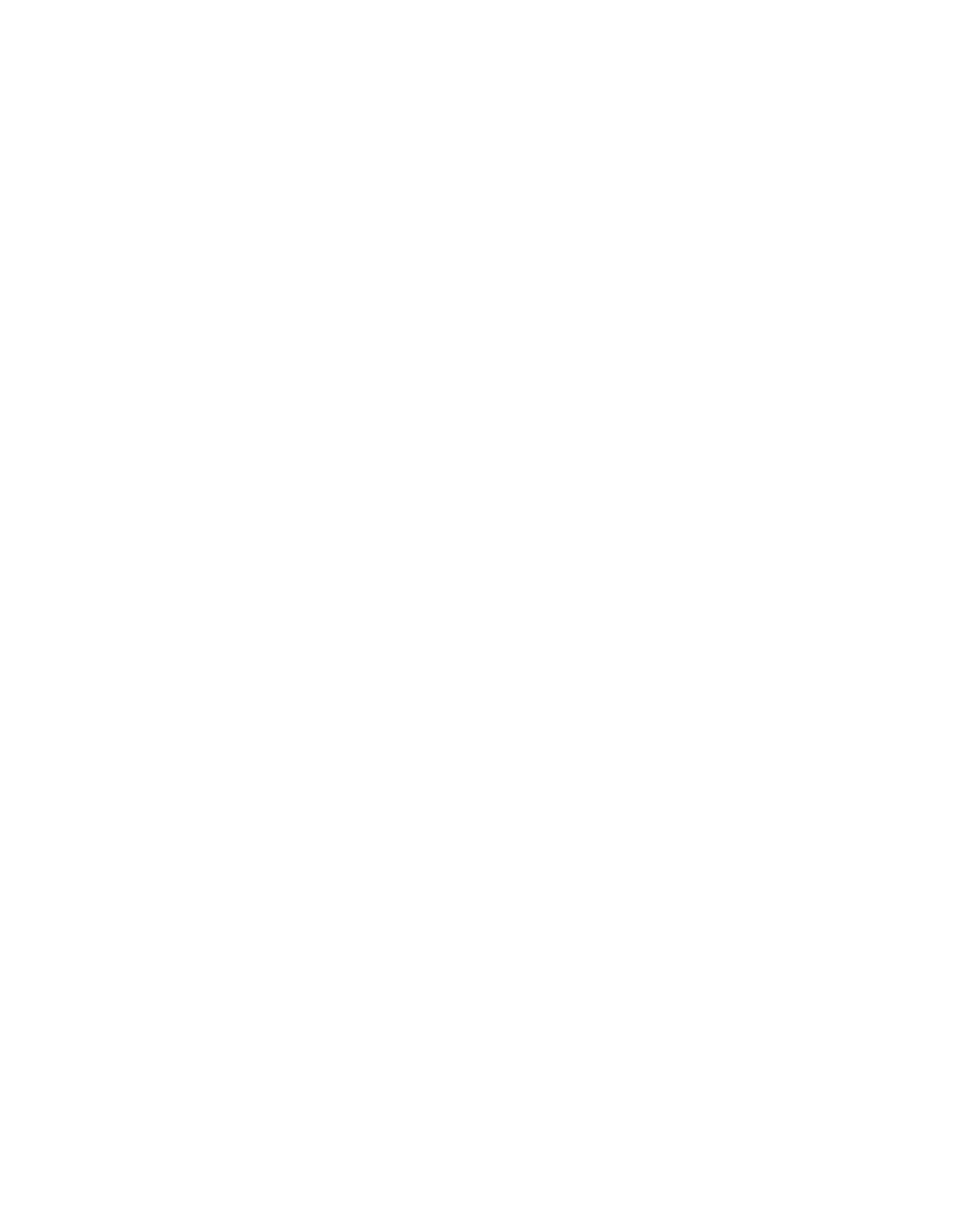# **Nurturing Talent in Underrepresented Students: A Study of the Meyerhoff Scholars Program at the University of Maryland, Baltimore County**

Beatrice L. Bridglall Edmund W. Gordon Teachers College, Columbia University New York City, New York

> September 2005 RM05212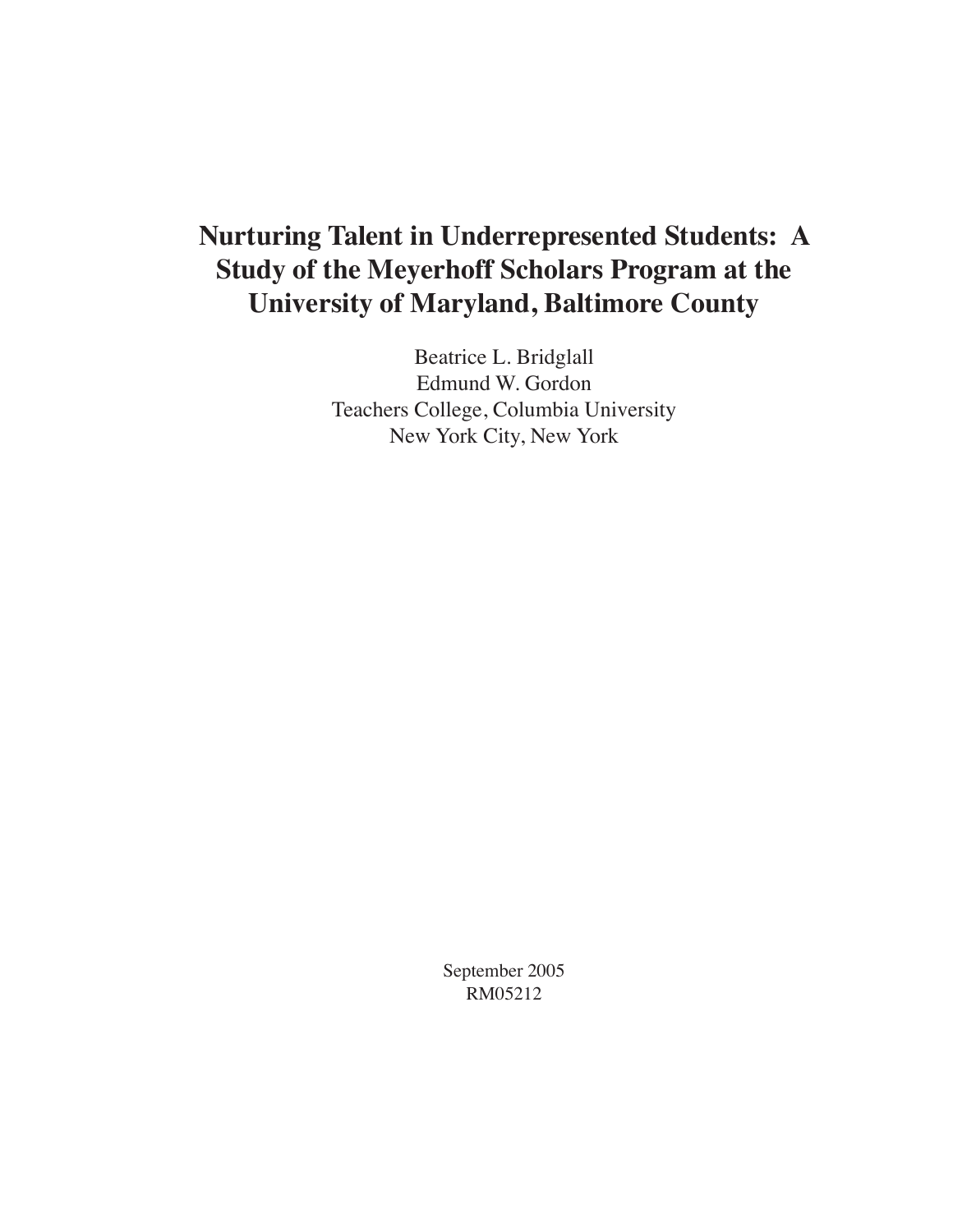# **THE NATIONAL RESEARCH CENTER ON THE GIFTED AND TALENTED**

The National Research Center on the Gifted and Talented (NRC/GT) is funded under the Jacob K. Javits Gifted and Talented Students Education Act, Institute of Education Sciences, United States Department of Education.

The Directorate of the NRC/GT serves as an administrative and a research unit and is located at the University of Connecticut.

The participating universities include the University of Virginia and Yale University, as well as a research unit at the University of Connecticut.

> University of Connecticut Dr. Joseph S. Renzulli, Director Dr. E. Jean Gubbins, Associate Director Dr. Sally M. Reis, Associate Director

University of Virginia Dr. Carolyn M. Callahan, Associate Director

Yale University Dr. Robert J. Sternberg, Associate Director

Copies of this report are available from: NRC/GT University of Connecticut 2131 Hillside Road Unit 3007 Storrs, CT 06269-3007

> Visit us on the web at: www.gifted.uconn.edu

The work reported herein was supported under the Educational Research and Development Centers Program, PR/Award Number R206R000001, as administered by the Institute of Education Sciences, U.S. Department of Education. The findings and opinions expressed in this report do not reflect the position or policies of the Institute of Education Sciences or the U.S. Department of Education.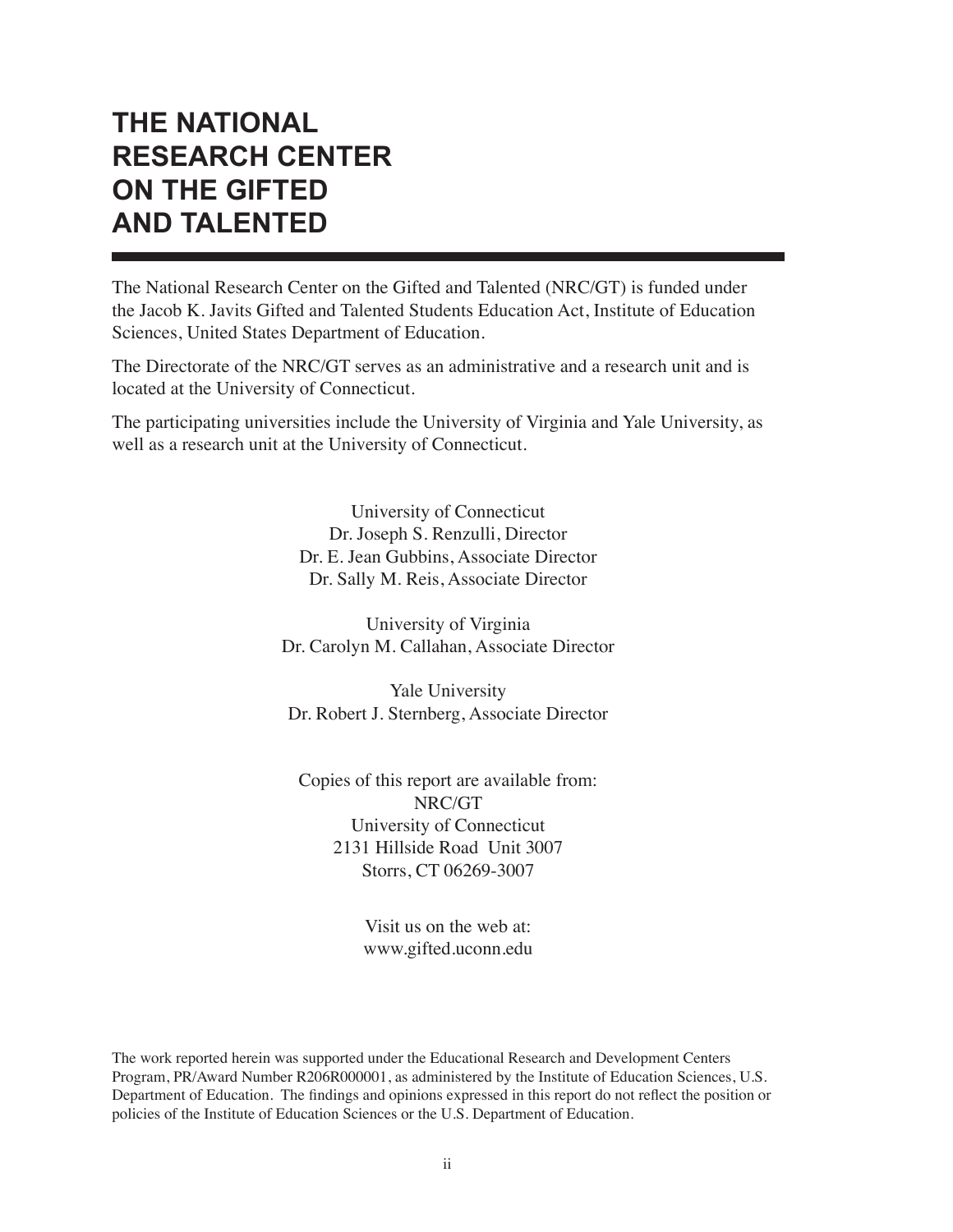## **Note to Readers...**

All papers by The National Research Center on the Gifted and Talented may be reproduced in their entirety or in sections. All reproductions, whether in part or whole, should include the following statement:

> **The work reported herein was supported under the Educational Research and Development Centers Program, PR/Award Number R206R000001, as administered by the Institute of Education Sciences, U.S. Department of Education. The findings and opinions expressed in this report do not reflect the position or policies of the Institute of Education Sciences or the U.S. Department of Education.**

**This document has been reproduced with the permission of The National Research Center on the Gifted and Talented.**

If sections of the papers are printed in other publications, please forward a copy to:

The National Research Center on the Gifted and Talented University of Connecticut 2131 Hillside Road Unit 3007 Storrs, CT 06269-3007

**Please Note: Papers may not be reproduced by means of electronic media.**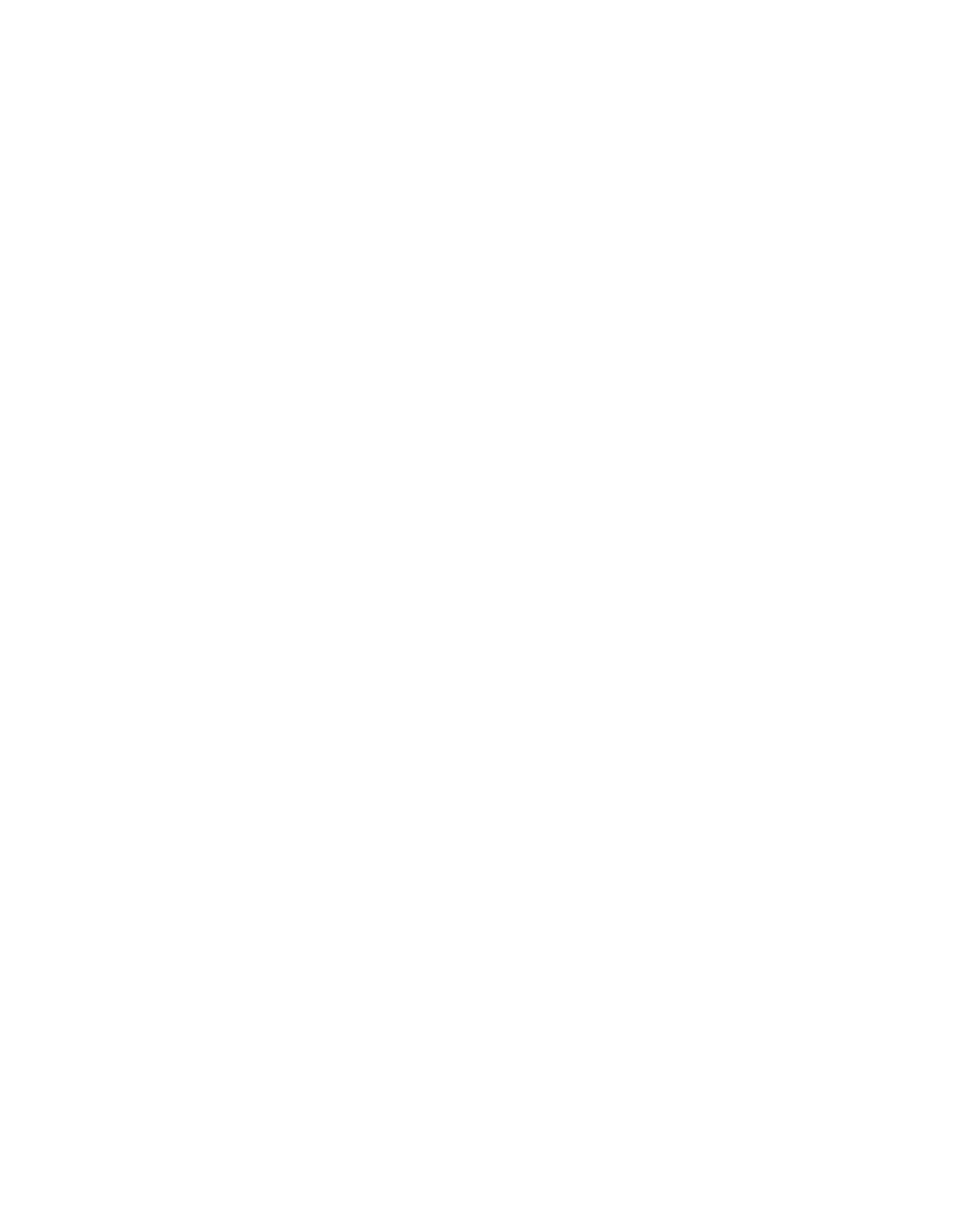# **Nurturing Talent in Underrepresented Students: A Study of the Meyerhoff Scholars Program at the University of Maryland, Baltimore County**

Beatrice L. Bridglall Edmund W. Gordon Teachers College, Columbia University New York City, New York

## **ABSTRACT**

This monograph examines the structural components and theoretical foundations of the Meyerhoff Scholars Program (MSP) at the University of Maryland, Baltimore County; it studies the relationship between specific program components and high academic achievement in talented minority college students. The MSP, which recruits, supports, and provides scholarships for minority college students majoring in mathematics, engineering, and the sciences, is designed to increase the number of underrepresented minorities who pursue research in these fields of study. The monograph evaluates the effectiveness of the program by describing several program components and principles, including recruitment strategies, peer study groups, high academic expectations and motivation, advisement and monitoring, and academic and social integration. The monograph concludes with a series of policy and research recommendations.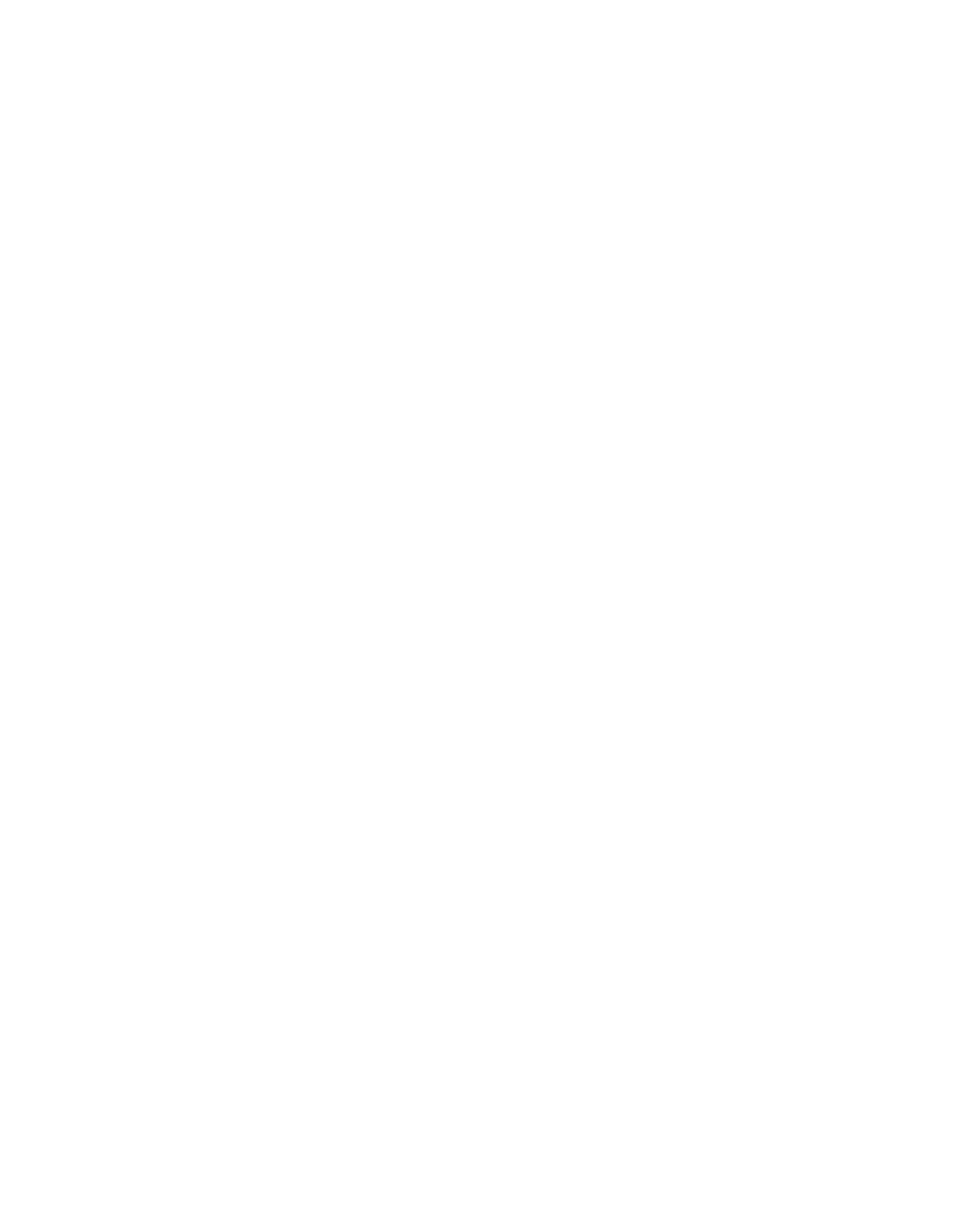# **Nurturing Talent in Underrepresented Students: A Study of the Meyerhoff Scholars Program at the University of Maryland, Baltimore County**

Beatrice L. Bridglall Edmund W. Gordon Teachers College, Columbia University New York City, New York

#### **EXECUTIVE SUMMARY**

This monograph examines the structure and principles of the Meyerhoff Scholars Program (MSP) at the University of Maryland, Baltimore County (UMBC); it studies the relationship between specific program components and high academic achievement in talented minority college students. The MSP, which recruits, supports, and provides scholarships for minority college students who excel in mathematics, engineering, and the sciences, is designed to increase the number of underrepresented minorities who pursue research and careers in these fields. This monograph begins with an analysis of achievement trends for minority students and the programs that specifically target improving the intellective competencies and persistence motivation of talented minority students. The monograph examines (a) key program components; (b) characteristics of students and staff; and (c) institutional policies and resources.

#### **Academic Achievement Factors**

The academic achievement gap persists despite ongoing efforts to reduce the differences in performance between racial and ethnic minorities and their White and Asian American peers. This gap affects students at the lowest ends of the achievement spectrum as well as the highest end. The achievement gap is found to affect the post high school performance of even the most competent minority students whose high grades and standardized test scores appear to over-predict similar high performance in college. The report examines the research on this phenomenon, including the work of John Ogbu and Claude Steele.

#### **Program Components**

The MSP achieves its goals through a deceptively simple array of integrated program components that include (a) the careful selection of students; (b) the provision of merit financial support to reduce concerns about finances; (c) a mandatory Summer Bridge Program to acclimate students to the rigors of freshman year and faculty expectations; (d) the pivotal role peer study groups play in students' success; (e) the responsibility of each Meyerhoff student to each other and to community service; (f) the importance of taking advice; (g) meaningful and sustained interaction with faculty and mentors; (h) the importance of continued family involvement; (i) the centrality of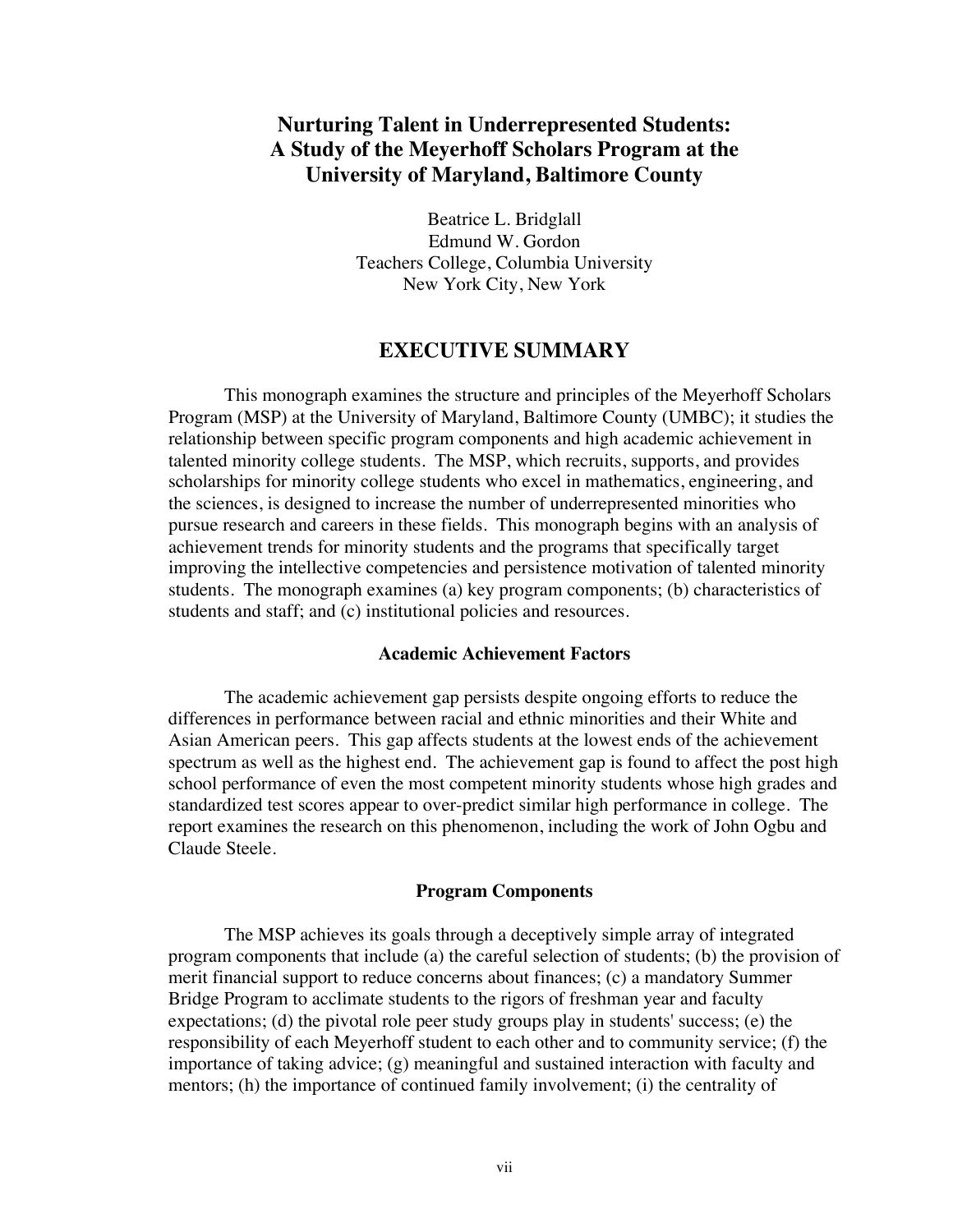academic excellence and scholarship; and (j) the significance of rigorously and systematically documenting and evaluating program processes and outcomes.

#### **Student and Staff Characteristics**

The first group of Meyerhoff Scholars included 19 young African American men who enrolled in fall 1989. Now in its 15th year, the Meyerhoff Program is open to all high-achieving high school seniors who have an interest in pursuing doctoral study in the sciences or engineering, and who are interested in the advancement of minorities in the sciences and related fields. The Program currently has a total enrollment of 214, including 65 new Meyerhoff freshmen admitted in Fall 2003 (with average SAT scores of 1,310). The MSP has become one of the nation's leading producers of minority college graduates, particularly African Americans, who go on to postgraduate study and research careers in science, engineering, and other technical fields. The UMBC ranked first in the nation in 1999 in the number of undergraduate biochemistry degrees awarded to African Americans.

Freshmen students in the MSP and in the university at large are taught by fulltime, tenure-track faculty. This unusual situation, however, has not always been the case. The UMBC's highly effective approach of genuine faculty involvement and commitment has emerged after systematic and deliberate conversations involving faculty, concerning grades, persistence, and retention in their freshman year of all students, not just minority students.

#### **Institutional Policies**

The MSP relies on a set of carefully researched and designed program policies that are rigorously implemented and evaluated. Among these policies are the following:

- 1. Financial Aid: Comprehensive financial support is contingent upon students maintaining a B average in a science, engineering, or math major.
- 2. Recruitment: Selection is rigorous. The program currently receives approximately 1,400 nominations and applications each year; only the top 100-150 applicants are accepted.
- 3. Summer Bridge Program: Once selected for the program, Meyerhoff students attend a mandatory pre-freshman Summer Bridge Program.
- 4. Peer Study Groups: Tutoring and being tutored is required on UMBC's campus for students who excel and for those who aspire to excel.
- 5. Advisement and Monitoring: The program employs full-time academic advisors and other staff members who are required to monitor and advise students on a regular basis.
- 6. Administrative Involvement and Public Support: The Meyerhoff Program is supported at all levels of the university, and championed by the president of the University. Over the years, the program has generated a substantial amount of public recognition.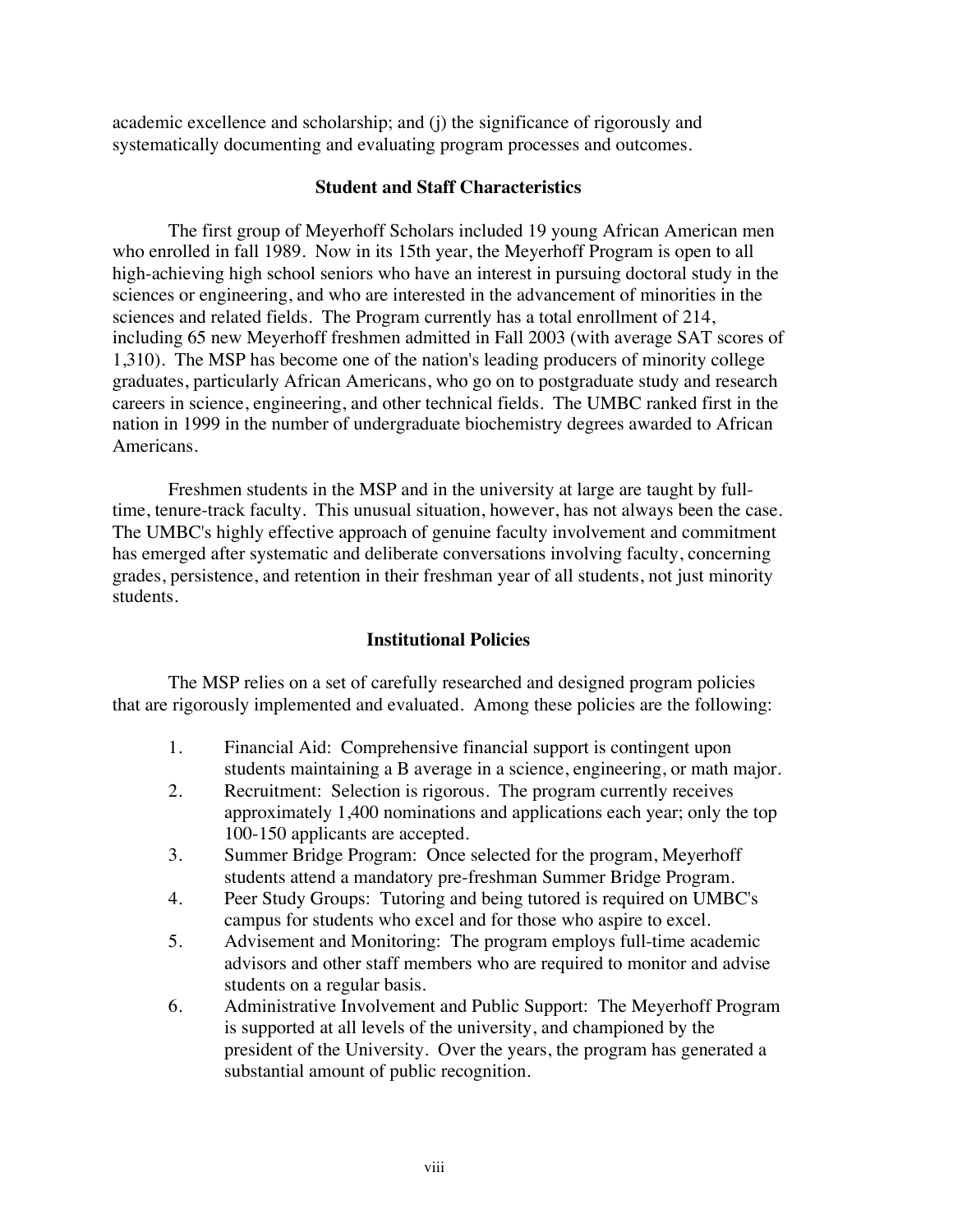# **Table of Contents**

| <b>ABSTRACT</b>                                                                                                                                                                                      | V                   |
|------------------------------------------------------------------------------------------------------------------------------------------------------------------------------------------------------|---------------------|
| <b>EXECUTIVE SUMMARY</b>                                                                                                                                                                             | vii                 |
| The Magnitude of the Academic Achievement Gap Between Minority and Majority<br><b>Students</b><br>The Over-prediction Phenomenon<br>Current Efforts at Increasing Minority High Academic Achievement | $\overline{2}$<br>3 |
| The Meyerhoff Scholars Program<br>Structural Components of the Meyerhoff Scholars Program                                                                                                            | 3<br>5              |
| Conclusion                                                                                                                                                                                           | 11                  |
| Recommendations for a National Agenda                                                                                                                                                                | 13                  |
| References                                                                                                                                                                                           | 17                  |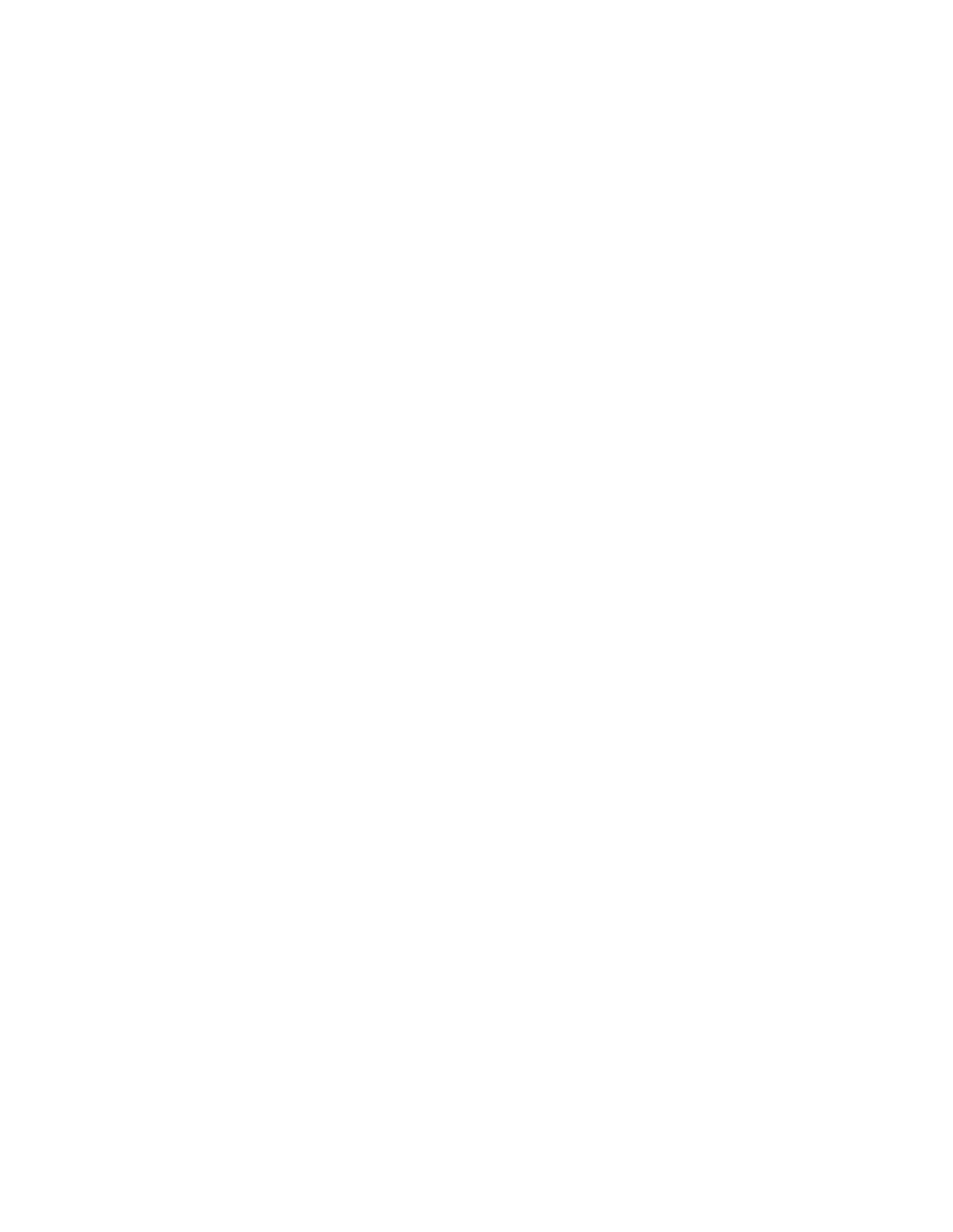# **Nurturing Talent in Underrepresented Students: A Study of the Meyerhoff Scholars Program at the University of Maryland, Baltimore County**

Beatrice L. Bridglall Edmund W. Gordon Teachers College, Columbia University New York City, New York

## **The Magnitude of the Academic Achievement Gap Between Minority and Majority Students**

This monograph describes the structural components and theoretical foundations of the Meyerhoff Scholars Program (MSP) at the University of Maryland, Baltimore County (UMBC) and studies the relationship between specific program components and high academic achievement in talented minority college students. The monograph first addresses problems in student academic development associated with the academic under-productivity of certain ethnic minority populations and the schools that serve them, sometimes referred to as the academic achievement gap. We refer to one of the nation's most critical dilemmas in education: the ubiquitous difference in academic achievement between African American, Hispanic, and Native American students and their peers who have European American and Asian American family backgrounds. These students of color, in addition to some Pacific Islanders, are seriously underrepresented among the students who perform in the top 25th percentile of students in elementary, secondary, and post-secondary education in the United States.

The continuing shortage of African American, Hispanic, and Native American students who achieve at very high levels academically is the issue that guided the work of the National Task Force on Minority High Achievement, organized by the College Board in 1997 and co-chaired by Professor Edmund W. Gordon. The group's report entitled, *Reaching the Top*, (College Board, 1999) concluded that, "until many more underrepresented minority students from disadvantaged, middle-class, and upper middleclass circumstances are very successful educationally, it will be virtually impossible to integrate our society's institutions completely, especially at the leadership levels" (p. 2). Almost 75 years ago, DuBois (1940) warned against the neglect of gifted and talented minority students. Current attention, however, is primarily focused on the overrepresentation of minorities at the lowest end of the academic achievement distribution, neglecting those at the highest end. Continued neglect of talented minority students will lead to an increasing gap between high achieving minority and majority students and the over-prediction of traditional indicators (high Scholastic Achievement Test [SAT] scores and strong high school grade point averages [GPAs]) for minority students entering college. This often ignored phenomenon was first reported by Coleman in *Equality of Educational Opportunity* (1966) and in the 1980s and 1990s by Willingham (1985); Durán (1983); and Ramist, Lewis, and McCamley-Jenkins (1994).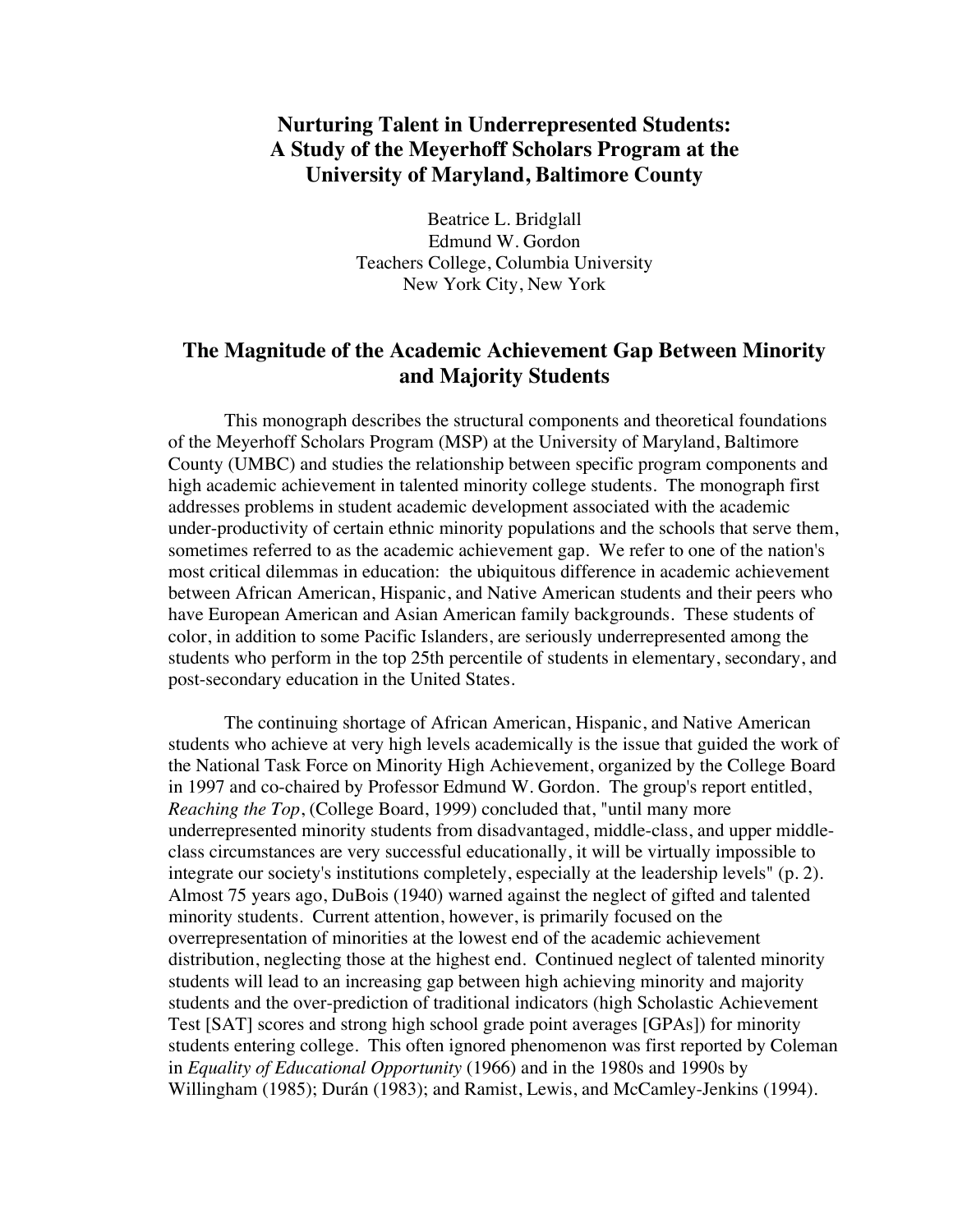#### **The Over-prediction Phenomenon**

According to Willingham (1985), Durán (1983), and Ramist et al. (1994), high standardized test scores (either the SAT or American College Test [ACT]) and strong high school GPAs tend to over-predict the academic performance of some underrepresented minority students. Specifically, underrepresented minority students (including African Americans, Hispanics, and Native Americans) tend not to perform as well as their standardized scores would predict (Ramist et al., 1994). This underperformance is demonstrated in freshman science, engineering, and mathematics courses (Ramist et al., 1994) and is particularly acute at the high end of the achievement distribution. More recently, research from The College Board indicates that African American students, particularly males, with similar college entrance exam scores and high school grades as White students receive lower grades in college classes (Bridgeman, McCamley-Jenkins, & Ervin, 2000).

While some may conclude that the cause of this problem resides solely in the behavior and characteristics of the underachieving minority students, there is evidence of more plausible causal variables. These variables include motivational and performance vulnerability in the face of negative stereotypes and low expectations for performance, academic and cultural isolation, faculty and peers who are not supportive of academic success, and perceived or actual discrimination (Allen, 1992; Gándara, 1999; Garrison, 1987; Maton, Hrabowski, & Schmitt, 2000; Nettles, 1988; Seymour & Hewitt, 1997; Steele & Aronson, 1995). For underrepresented minority students, the perceived threat of being negatively stereotyped is a self-confirming phenomenon. In these instances, students find themselves in situations (i.e., class or exams) where they perceive an external expectation that they will fail or perform poorly based on their minority status. This perception generates anxiety that can subsequently lead to poor performance out of a fear of confirming the stereotype (Steele, 1997). Other explanations include

- Fear of disapproval or rejection by peers, including fears of "acting White" (Fordham & Ogbu, 1986);
- Hostile or unsupportive environments associated with residual racism (Aronson et al., 1999; Steele, 1997);
- Absence of adequate socialization to the attitudinal and behavioral demands of the academy (Ogbu, 2003);
- Academic and social isolation;
- Specific gaps in knowledge and skill development (Hoffman, Llagas, & Snyder, 2003); and
- Limited contact with and exposure to models of academic excellence and exemplars of scholarly practice.

While some of the solutions include changes in student attitudes and behaviors, many of these problems also require changes in institutional interventions. Existing efforts to address specific problems at different achievement levels, however, have largely focused on students who fall in the middle or low end of the achievement distribution to the neglect of those students on the high end.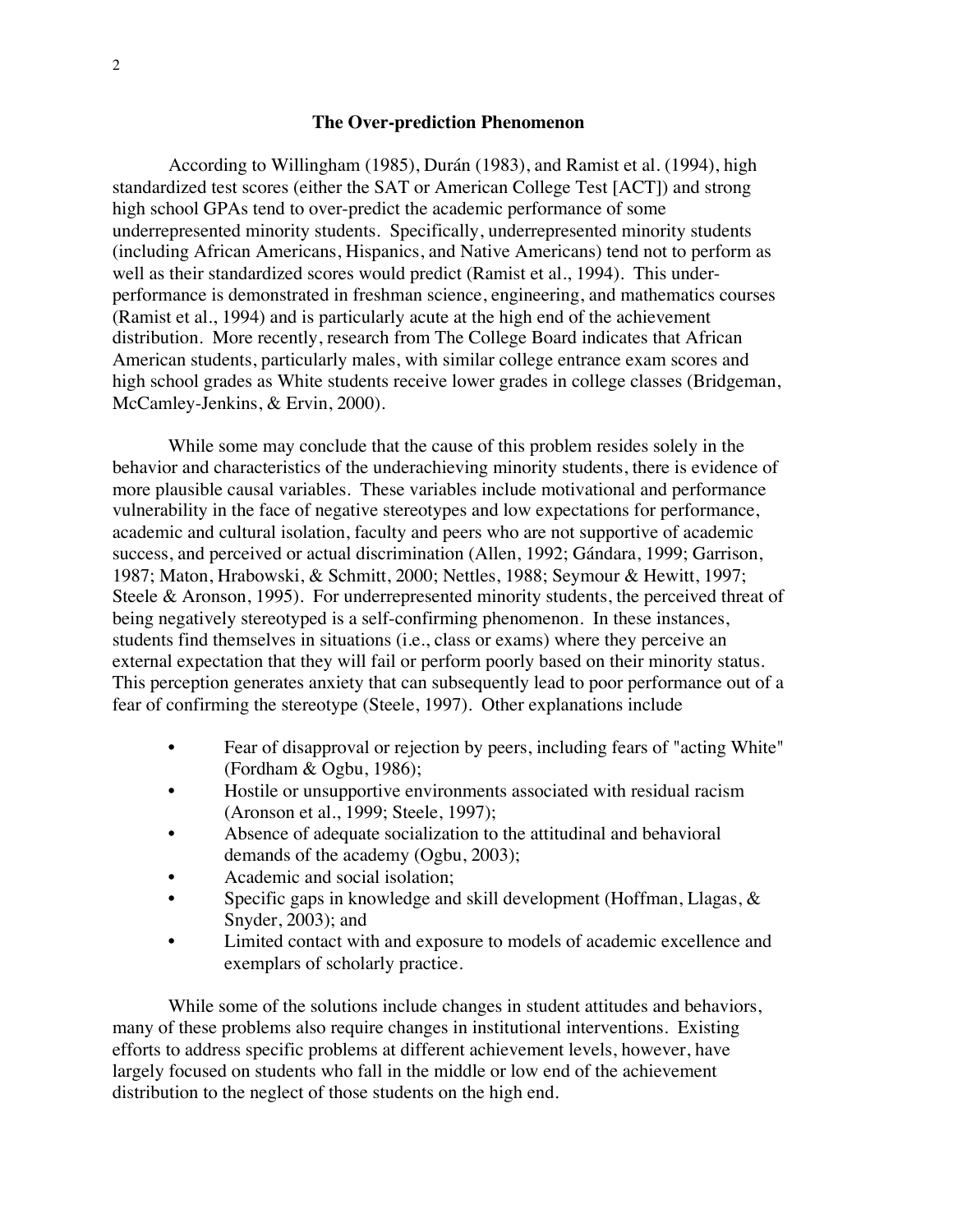#### **Current Efforts at Increasing Minority High Academic Achievement**

Despite the extensive attention given to the problem of the academic achievement gap, research provides little evidence of intervention strategies that may prove highly effective in reducing this gap (James, Jurich, & Estes, 2001; Miller, 2003). We have identified a few programs that combine rigorous selection criteria with learning environments that are both demanding and supportive. Elementary school programs include the Calvert School in Baltimore, Maryland; the KIPP Academy in the Bronx, New York; the General Electric College Bound program (with programs in elementary, middle, and secondary schools in Alabama, Kentucky, Massachusetts, New Mexico, New York City, North Carolina, Ohio, and Pennsylvania); Project SAGE (Student Achievement Guarantee in Education) in Wisconsin; and Project STAR (Student/Teacher Achievement Ratio) in Tennessee. At the secondary school level, we find a mix of whole school programs (Equity 2000, AVID, High School Puente, and Gateway to Higher Education), and a few special interventions such as A Better Chance and Prep for Prep. These interventions emphasize preparation for high levels of academic achievement and facilitate college access for underrepresented students (low-income, minority students and students with "average" academic performance but who show potential for higher level academic performance) in post-secondary institutions.

Although these and other efforts exist to increase the level of academic learning in K-12 education, we still find few comprehensive efforts/specific interventions designed to develop, nurture, and accelerate the intellective competencies of able and gifted ethnic minority students. At the undergraduate level, the early work of professors Uri Triesman and Robert Fullilove at the University of California at Berkeley resulted in the Emerging Scholars Program. For more than 20 years, J. W. Carmichael has labored with this problem in the Biomedical Honor Corps at Xavier University. Additionally, Gándara (1999) has identified the following programs that focus on the sciences, engineering, mathematics, and technology: Alliance for Minority Participation; Biology Undergraduate Scholars Program at the University of California (UC), Davis; the Challenge Program at Georgia Tech; the Chemistry Learning Center at the University of Wisconsin; Exxon Stevens at the Stevens Institute of Technology; Minority Access to Research Careers (MARC U\* STAR); Minority Biomedical Research Support (MBRS); Minority Engineering Program; Minority International Research Training; Minority Medical Education Program; MURALS at UC Davis; Mentor Connection at the University of Connecticut, and Spend a Summer with a Scientist at Rice University. The most impressive of these efforts, however, may be the Meyerhoff Scholars Program (MSP), begun in 1988 by the president of the University of Maryland, Baltimore County (UMBC), Dr. Freeman Hrabowski.

### **The Meyerhoff Scholars Program**

The Meyerhoff Scholars Program (MSP) at the University of Maryland, Baltimore County (UMBC) is a multi-component program that fosters academic excellence in freshman students majoring in the sciences, engineering, and mathematics.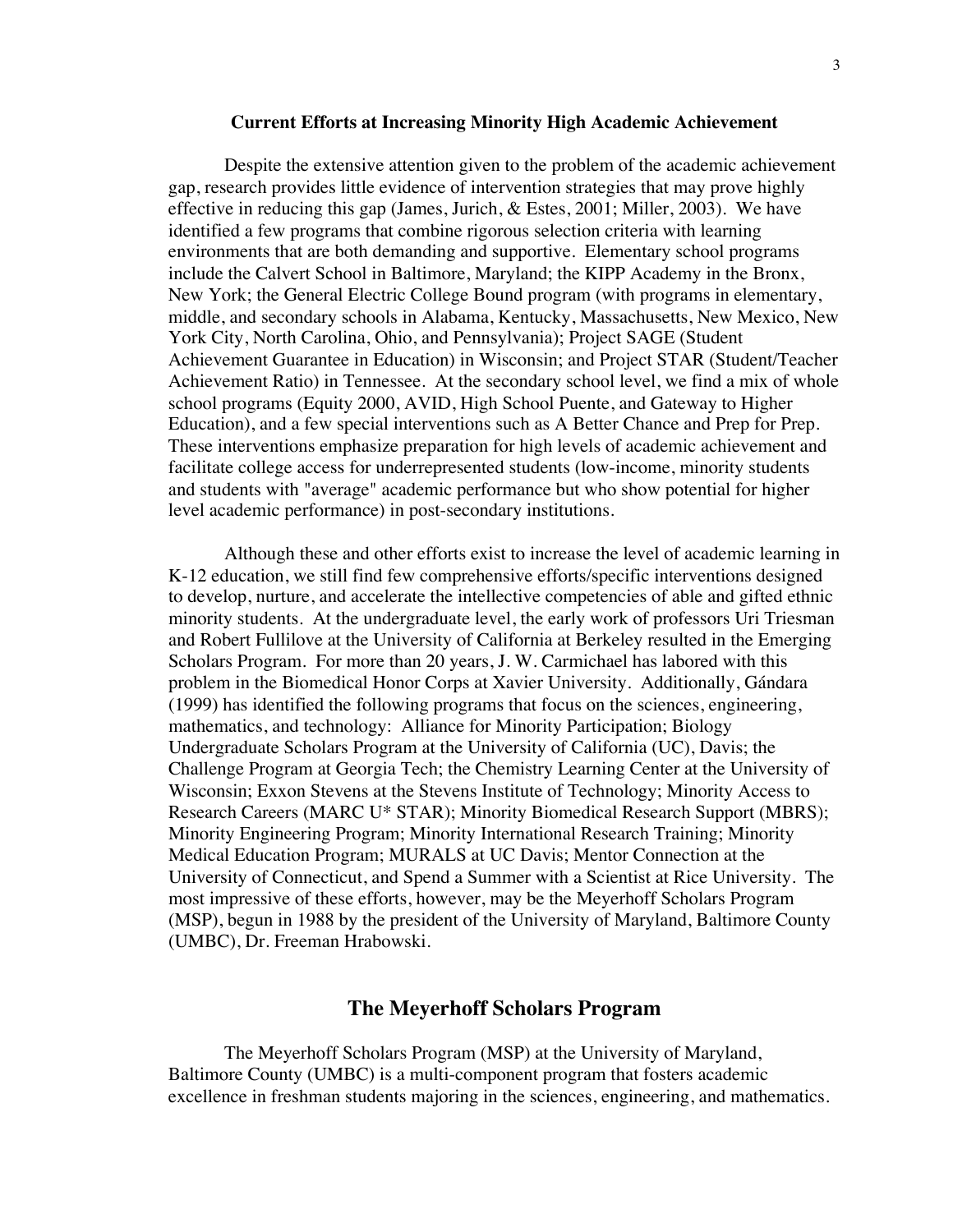Our study of the MSP is based on a connoissuerial evaluation and an ethnographic analysis of (a) key program components; (b) characteristics of students and staff; (c) institutional policies and resources; and (d) the structural arrangements and climates that appear to be associated with high academic achievement in ethnic minority populations. In this study, we examine, describe, and codify the conditions and factors unique to the MSP. From our prior investigations, it is clear that while some of the specific interventions that appear to be effective have been developed on college campuses, the actual strategies are by no means college-campus or age-group limited. For example, features such as personalization, community building, curricular integration, student/faculty research, and *in loco parentis* emerge as being appropriate to several levels of intervention. The MSP effectively addresses students' need for academic and social integration, the development of specific knowledge and skills, various forms of support and motivation, and monitoring and advising over the course of their undergraduate careers at the UMBC.

The first group of Meyerhoff Scholars included 19 young African American men who enrolled in fall 1989. Now in its 15th year, the Meyerhoff Program is open to all high-achieving high school seniors who have an interest in pursuing doctoral study in the sciences or engineering, and who are interested in the advancement of minorities in the sciences and related fields. The program currently has a total enrollment of 214, including 65 new Meyerhoff freshmen admitted in Fall 2003 (with average SAT scores of 1,310). In 1996, the MSP was recognized nationally with the Presidential Award for Excellence in Science, Math, and Engineering Mentoring.

With approximately 12,000 students, more than 50% of UMBC's undergraduates and 60% of the doctoral students pursue engineering and science degrees. UMBC's student population is roughly 15% African American, 17% Asian, and 3% Hispanic and Native American. According to UMBC data, although the university had been successful in producing a number of Asian and European American students in engineering and the sciences, few African American students had succeeded in these disciplines until the creation of the MSP.

The MSP achieves its goals through a deceptively simple array of integrated program components and principles that include (a) the careful selection of students; (b) the provision of merit financial support to reduce concerns about finances; (c) a mandatory Summer Bridge Program to acclimate students to the rigors of freshman year and faculty expectations; (d) the pivotal role peer study groups play in students' success; (e) the responsibility of each Meyerhoff student to each other and to community service; (f) the importance of taking advice; (g) meaningful and sustained interaction with faculty and mentors; (h) the importance of continued family involvement; (i) the centrality of academic excellence and scholarship; and (j) the significance of rigorously and systematically documenting and evaluating program processes and outcomes. The MSP operates on the assumption that every student selected has the ability to excel in engineering and the sciences if he/she is provided with appropriate challenges, resources, and opportunities.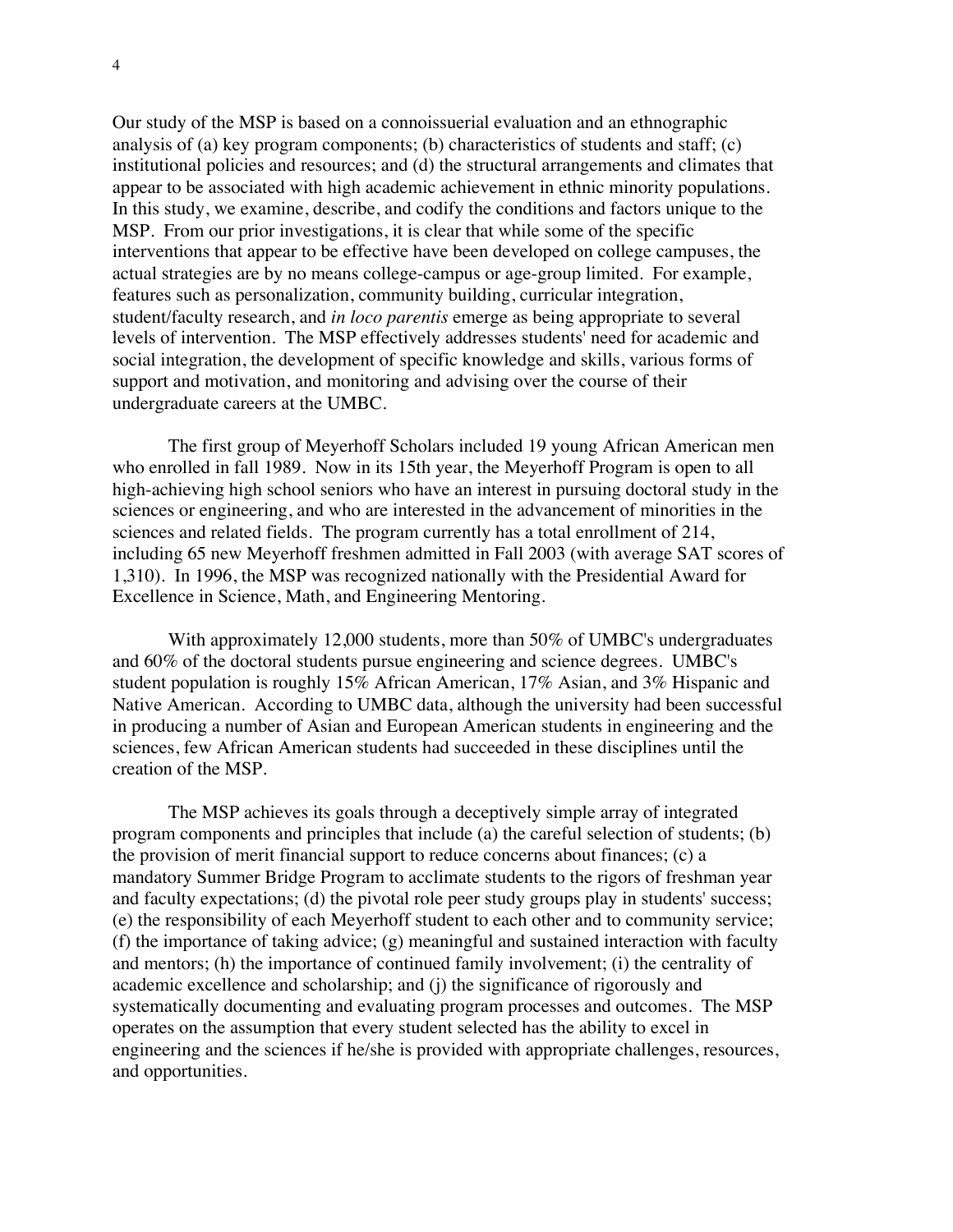Several evaluations demonstrate that the MSP has become one of the nation's leading producers of minority graduates, particularly African Americans, who go on to postgraduate study and research careers in science, engineering, and other technical fields (Maton et al., 2000). UMBC ranked first in the nation in 1999 in the number of undergraduate biochemistry degrees awarded to African Americans, representing nearly one-third of the nation's total. It also ranked second in the number of undergraduate biochemistry degrees awarded to minority students in general, and fourth (tied with Yale) in the number of undergraduate biochemistry degrees awarded overall. Approximately 550 undergraduates (including 214 current students) have enrolled since the first class of 19 Meyerhoff Scholars launched the program in the fall of 1989. Since the first group of graduates in 1993, nearly 350 Meyerhoff students have earned degrees in the sciences and engineering, with 85% matriculating in graduate and professional programs at institutions nationwide. These graduates are now part of a pipeline that has begun to produce a steady stream of minority and female PhDs, MDs, and MD/PhDs.

#### **Structural Components of the Meyerhoff Scholars Program**

As we crafted accurate descriptions of the components from our non-participatory observations, site visits, and analyses of written materials, we gained a growing appreciation of the complexity of these processes, inputs, and contexts. Perhaps this is because the essential elements of the Meyerhoff Program model coalesce and re-combine in very distinct ways, depending on the purpose and context of a given activity, the involvement of faculty, program staff, university leadership, and student peers and the explicit and implicit meanings of these elements.

**Financial Aid:** Comprehensive financial support is contingent upon students maintaining a B average in a science, engineering, or math (SEM) major. In-state Meyerhoff Scholars receive full tuition (an average of about \$18,000 annually; students from out of state receive an average of \$25,000). These figures represent tuition, fees, room, board, and books. Meyerhoff finalists receive partial tuition, in addition to the many support services and activities the program offers. Student test scores are one of the determinations of who gets a full or partial scholarship. For any two consecutive semesters that students' GPA falls below 3.0, funding is taken away completely. Students regain their funding when their grades meet MSP's standards. Program staff members do not make any exceptions to this rule.

**Recruitment:** Recruitment is a labor-intensive activity. Program staff members share information about the program in high schools, on higher education campuses, and with various educators, advisors, and counselors. Program staff members view these professional networks as some of their most effective ways of locating potential students. This initial identification is followed by recruitment visits, letters, phone calls, and conversations with students and parents. The program currently receives approximately 1,400 nominations and applications each year. The top 100-150 applicants and their families are invited to one of two recruitment weekends on UMBC's campus. The first selection weekend, scheduled at the end of February, is for in-state students. The second selection weekend, held in the first weekend in March, is for out-of-state students. These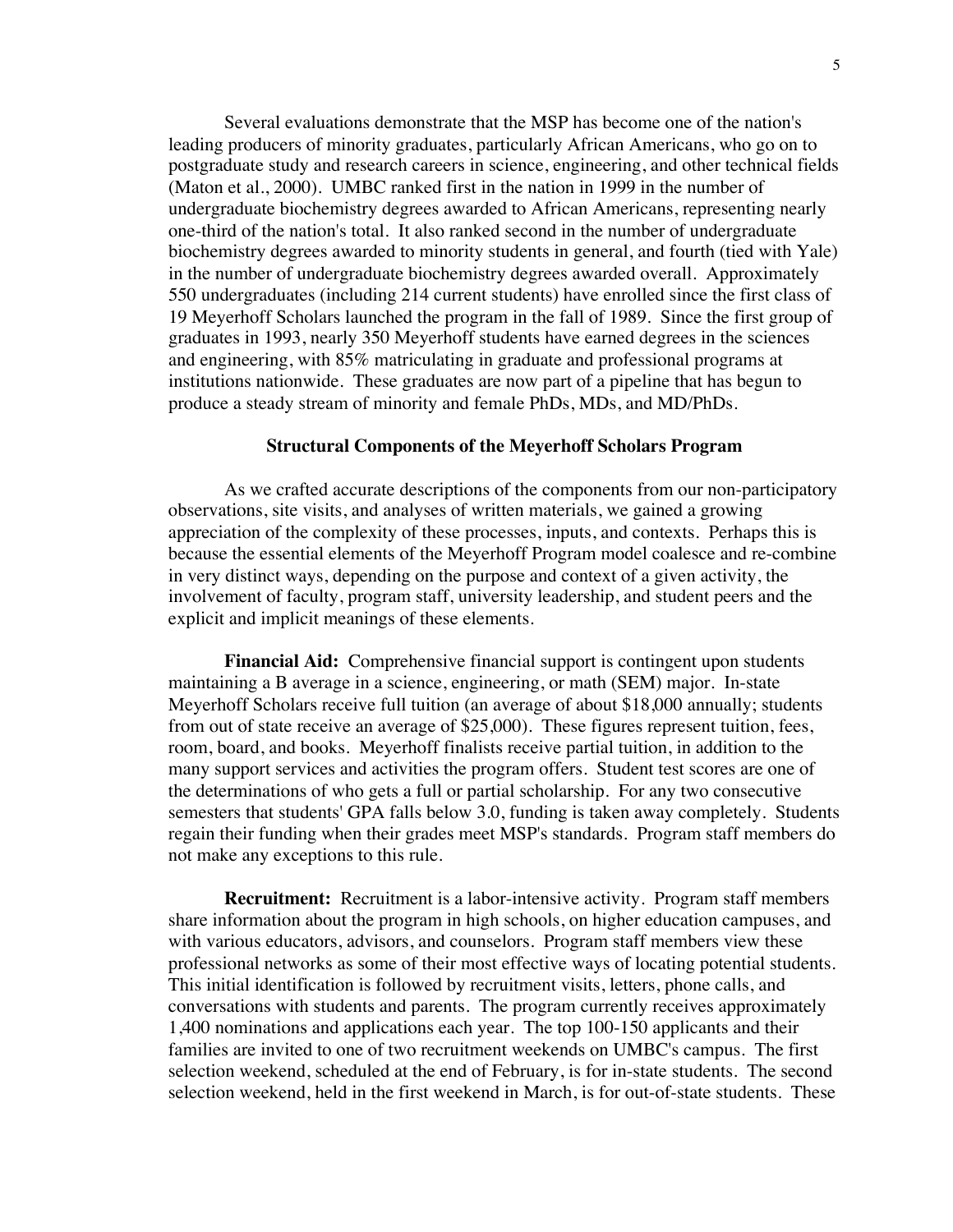two weekends provide an opportunity for faculty, university leadership, program staff, and current students to meet the applicants under both formal and informal situations, expose students to the expectations that MSP scholars will enroll in PhD programs in the sciences, and give incoming students opportunities for interaction with these various stakeholders.

The recruitment process is both selective and competitive. Students have to complete a written test and participate in a personal interview. With respect to the written tests, all students applying to UMBC, including those applying to the Meyerhoff Program, need to take math and English placement exams. These exams are used to plan course registration for the fall. UMBC students take the exams in the summer; those students applying to the MSP take the exams during the selections weekend. A selected faculty member from the mathematics, science, or engineering department, a senior Meyerhoff student, and an administrator interview prospective students collectively. This team approach to interviewing provides the selections committee three different, but interrelated perspectives concerning the students' academic strengths and weaknesses, students' willingness to take advice, and the likelihood of students' becoming a part of the Meyerhoff community of high performance learners.

**Summer Bridge Program:** Once selected for the program, Meyerhoff students attend a mandatory pre-freshman Summer Bridge Program. During the 6 weeks of Summer Bridge, students take courses in math, science, African American studies, and the humanities. They also learn how to study as part of a peer group and participate in rigorous and systematic problem solving. Students are exposed to relevant social and cultural events that enable them to value the diversity as well as commonalities of their peers. A particular strength of the Summer Bridge Program is committed faculty from different departments who not only work intensively with these high achieving students, but also explicitly prepare students for the new expectations and requirements of rigorous college courses. Program staff consider the 6 weeks with pre-freshmen students as an opportunity to reduce such bad habits as writing a paper overnight or cramming for tests. According to the MSP's director, "Aside from molding them and exposing students to the Meyerhoff way, the greatest things they (the program staff) can give students is compassion and empathy" (Toliver, personal communication, 2003). The program staff members express "unconditional faith and belief" in the Meyerhoff Scholars. It is important to program staff members that they know their students' strengths and weaknesses, "with whom they click, their background, their pet peeves, and their fears."

**Peer Study Groups**: University leadership, faculty and program staff members expect Meyerhoff Scholars to participate in peer study groups. Peer study groups are regarded as an essential part of succeeding in the sciences and engineering. The research literature is replete with findings that support the idea that peer study groups create opportunities for academic and social support, which lead to minority high academic achievement (Treisman, 1992). In the MSP, peer study groups start during the Summer Bridge Program and continue throughout students' undergraduate careers. One of the assumptions under-girding this idea is that regular peer study group meetings with 2 to 4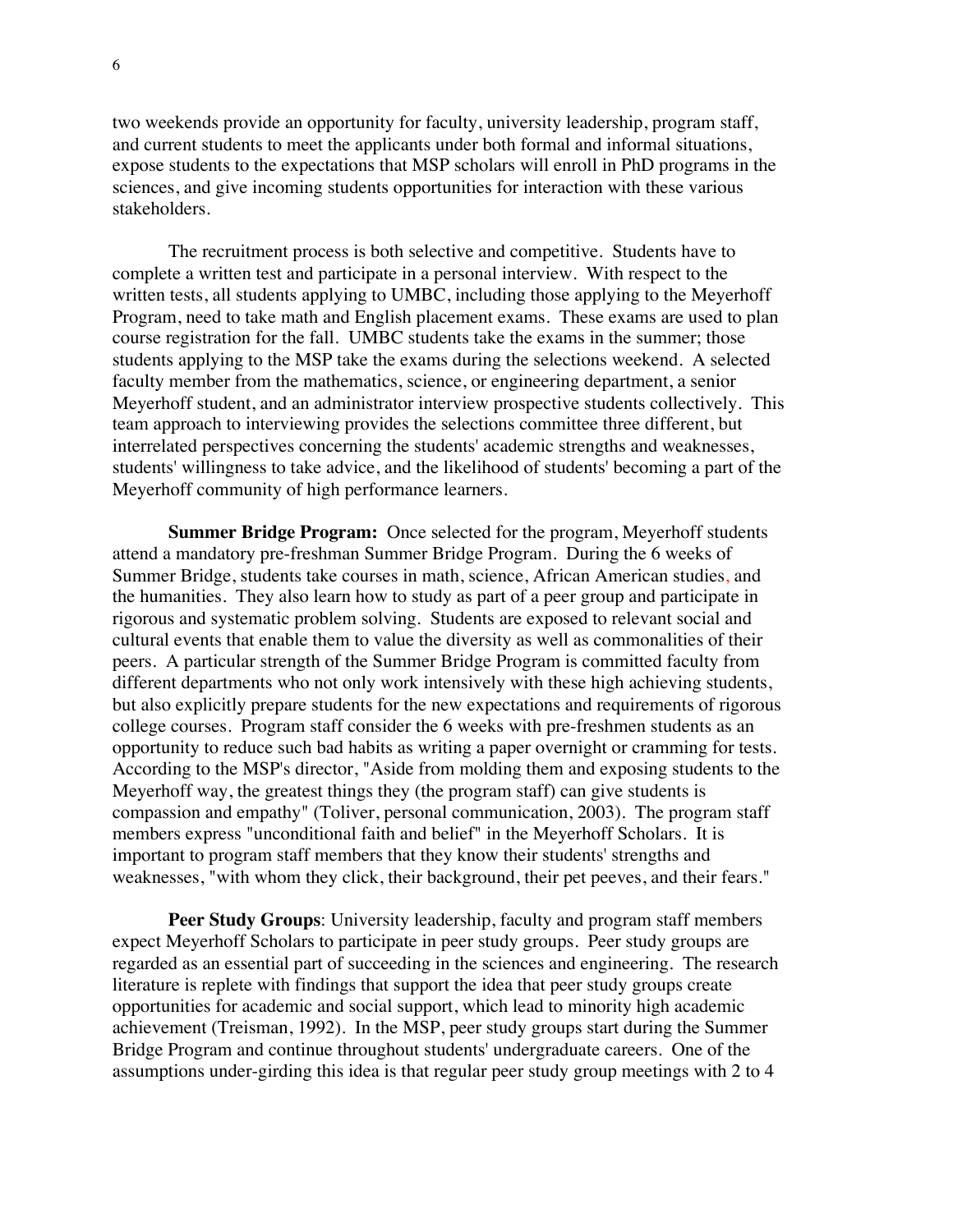peers enable students to better manage their time, improve their study skills, master concepts, practice problem solving, and complete assignments.

**Program Values:** The MSP demonstrates peer, faculty, university leadership, and program staff support for high academic achievement; illustrates the importance of seeking help from a variety of sources; importance of peer support; high academic goals (with emphasis on PhD attainment and the pursuit of research careers); and the relevance of meaningful community service. The shortage of African American science PhDs is discussed at the recruitment phase and the importance of achieving a PhD is emphasized during selections weekend and throughout students' undergraduate careers in the program. Settling for an MD degree is considered a disappointment in this climate, given the program's focus on producing PhD-level researchers.

These consistently ubiquitous values serve to reinforce the MSP emphasis on academic and personal excellence. According to program staff, community service is an inherent part of this "value-based program." Indeed, Meyerhoff Scholars are consistently reminded that "to whom much is given, much is expected" and that "with great privilege comes great responsibility." With regards to community service, students are grouped into cohorts (each containing approximately 50 students) that commit a certain number of hours and resources to the community. Program staff may make suggestions about where cohorts can contribute their time, but if the group is already committed to an organization, they are encouraged to follow through. For example, in recent years, MSP sophomores adopted an elementary school and decided that they would go in groups of 5 students to tutor students. While Meyerhoff Scholars are expected to provide approximately 10 hours of community service each semester, students' actual time and effort depend on the project or organization with which they are involved.

**Sense of Community:** Similar to program values, community is operationalized both implicitly and explicitly. The infrastructure supporting this component is the family-like academic and social support system available for students. Students are required to live in the same residence hall during their first year and on campus during subsequent years. Students are also in continual contact with staff members, who are highly accessible and involved in practically all aspects of student life. University leadership, students, and program staff participate in large "family" meetings at the beginning and end of each semester. During these meetings, the president of the university is present and interacts with the students. During the course of a family meeting, for example, the president will ask students getting As in physics or biochemistry to identify themselves. Next, he asks those students who are not doing well to identify themselves. Then he asks those who are doing well, usually upperclassmen, to take responsibility for tutoring their peers. The essence of these meetings is reflected in their dual celebration of student achievements and reciprocal support for talent development.

**Personal Advisement and Counseling:** The program employs full-time academic advisors and other staff members who monitor and advise students on a regular basis. Advising includes the formal task of helping students get scheduled into the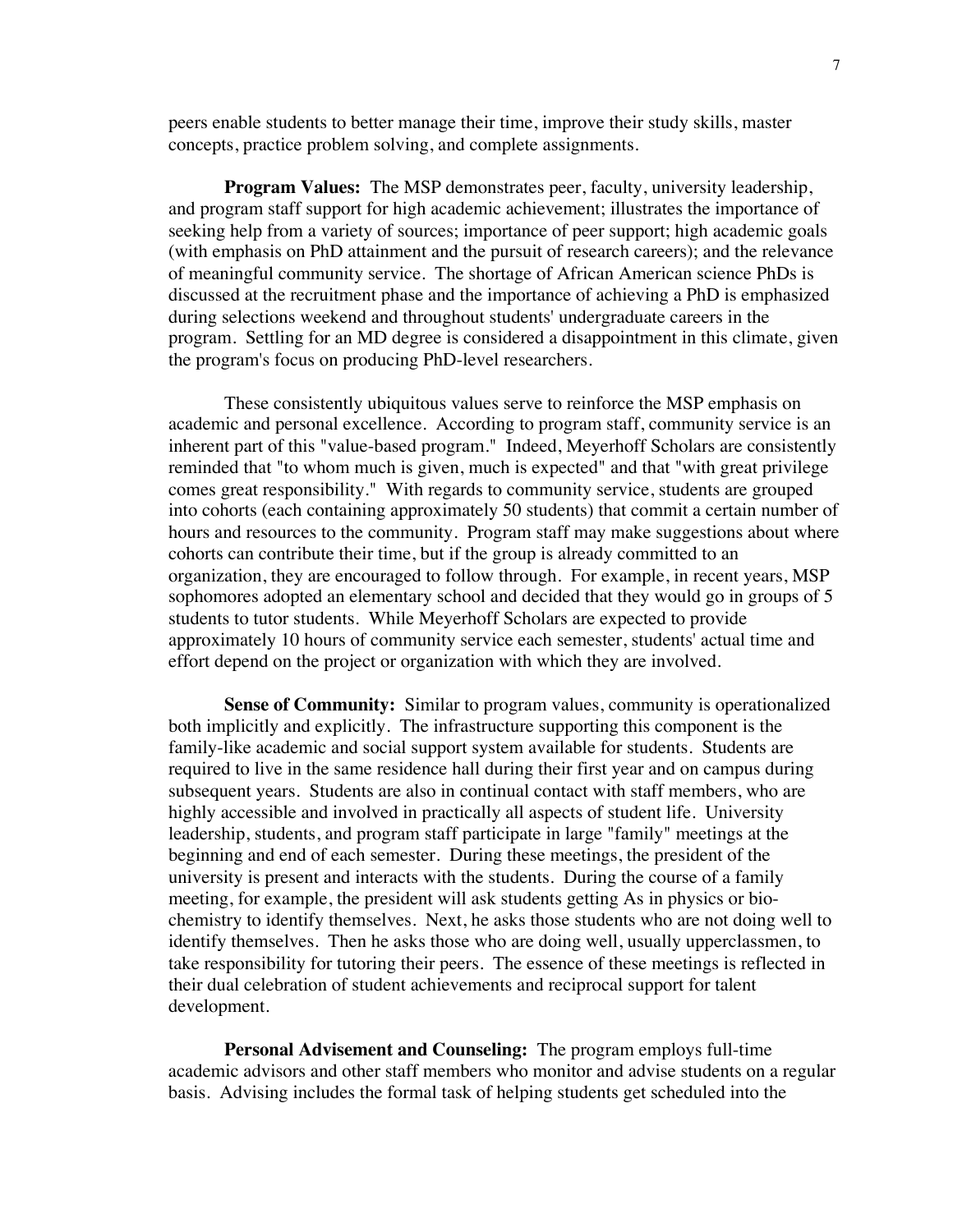appropriate complement of courses. One of the most important tasks for advisors of incoming freshmen is to help them avoid the pattern of scheduling five solid courses. This means working with students so that they initially register for fewer courses. This strategy enables students to focus more intensively on the solid mastery of the course content. Passing these foundational courses with a grade of C is considered inadequate. Earning a grade of C results in students' repeating the course to achieve a grade of B or higher, since the experience of program designers suggests that a grade of C does not reflect solid mastery. At the informal level, advising means constantly "checking in" and connecting students to opportunities (summer programs, graduate school, future career opportunities, and access to faculty) that will benefit students' academic careers. Additionally, program academic advisors meet with freshmen and sophomores to discuss how students manage their time, apply their study skills, and function in study group meetings. Students are advised to talk with their professors during office hours and are expected to ask faculty about their professional experiences and their perceptions of the field's or discipline's future. Thus, students are socialized not only on how to access time with faculty, but also on the kinds of conversations that need to occur.

Counselors are not only concerned with the students' academic planning and performance, but also with any personal problems. They focus on getting a sense of what is happening in students' personal lives to minimize the influence of potential psychosocial problems on students' academic work. The MSP academic advisors try to help students balance the pressures from their families and/or their development as young adults. Advisors also seem to be aware of the self-esteem issues students face and advise students that it is not a weakness to be humble.

**Tutoring:** MSP students are not only responsible for their own academic success, but for each other's as well. They are expected and advised to seek out the resources and opportunities that will support them toward this end. Tutoring and being tutored is required on the UMBC campus for students who excel and for those who aspire to excel. The assumption guiding this program component is that students learn by doing; this includes being exposed to systematic tutoring and coaching. MSP's emphasis on tutoring explicitly holds students to high standards by providing both the resources and support students need to achieve those standards. The effect of this component is evident in the high expectations students, program staff, faculty, and the university leadership set for each other and themselves. Tutors are regularly identified from within and outside the program. Program staff members are aware of those students who do very well in upper level courses and usually ask them to volunteer to tutor those students who need assistance. The academic advisors report that students are usually open to these requests. UMBC has a campus-wide tutorial center that provides chemistry, physics, math, and English tutorials. Meyerhoff students are expected to both access these tutorials and volunteer as tutors in these tutorial centers.

The MSP tutoring component is not only anchored in the research, but also in the national context of reducing the gap between minority and majority students. As suggested in our introduction, many underrepresented minority students are not wellprepared for the academic demands of universities. Even for those high achieving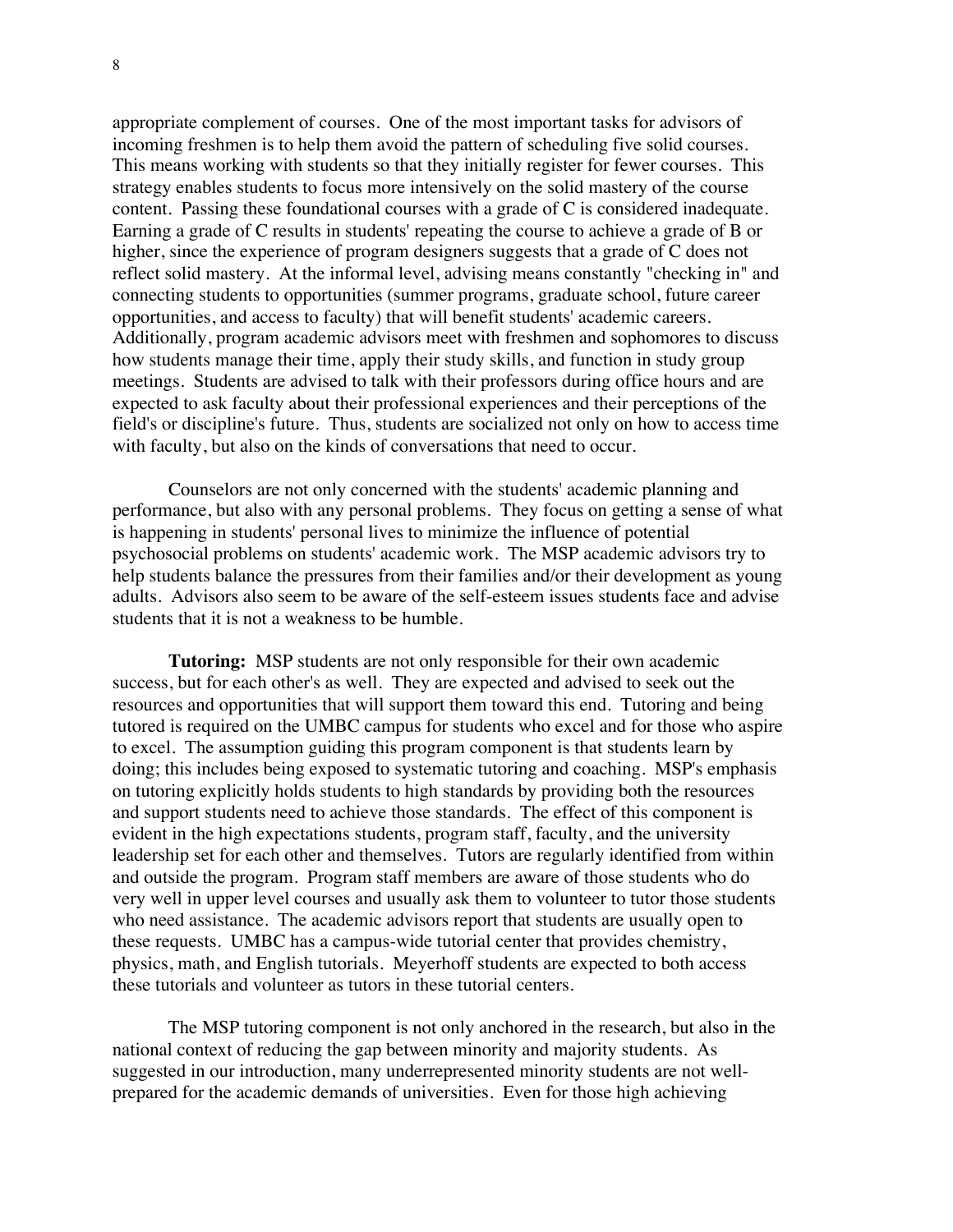minority students with high SAT scores and strong high school grade point averages, research suggests that variables other than intellectual ability and experiences in the K-12 continuum explain low minority persistence, retention, and achievement (Bridgman, McCamley-Jenkins & Ervin, 2000; Young, 2001). These variables include low academic expectations for intellectual competence, cultural isolation, perceived vulnerability in the face of negative stereotypes, and inadequate knowledge and skill development.

**Summer Research Internships:** If students are not graduating, they are required to participate in summer research internships. These internships are especially important for students to experience the practice of science and engineering while creating venues for mentoring relationships. Program staff emphasize these research internships as opportunities that can be translated as strengths on student résumés. Students are advised of the importance of research and publications that can result from summer research internships.

The MSP has an internship coordinator who identifies research internship information for students and helps students to complete relevant applications for these internships. The coordinator is meticulous about seeking out summer mentors, who are not usually the students' Meyerhoff mentors. At this time, she has two binders containing approximately 160 current research opportunities in which students can participate. Most of these internships are renewable, but some end as a result of limited funding. The MSP has networked with companies, researchers, and universities to create internship experiences. For example, at least 8-10 students have completed internships with Dr. Thomas Cech, Nobel Laureate and president of the Howard Hughes Medical Institute. The MSP also has an agreement with Lancaster University in England and sends select students for this internship. The staff have approximately 20 internships that they regard as "high profile" and are proud of the ongoing relationships that they have with these contacts. Some students start research during their summer internships and continue throughout the school year.

**Faculty Involvement and Commitment**: Freshmen students in the MSP and in the university at large are taught by full-time, tenure-track faculty. This situation, however, has not always been the case. Hrabowski's highly effective approach of genuine faculty involvement and commitment has emerged after systematic and deliberate conversations involving faculty with university leadership, various departments, and other administrators concerning not just minority, but all students' grades, persistence, and retention in their freshman year. These discussions were not held to embarrass those involved, but rather to distill a critical understanding of how students perform by course, section, and faculty member so that the necessary resources and supports could be harnessed for student academic improvement.

The result is that faculty are committed to (a) giving students more constructive feedback in the form of graded homework, quizzes, and tutoring earlier rather than later in the semester; (b) requiring students to study in groups; (c) emphasizing the amount of study time necessary to excel in rigorous science, engineering, and mathematics courses and the integral relationship between students' homework, graded quizzes, exams and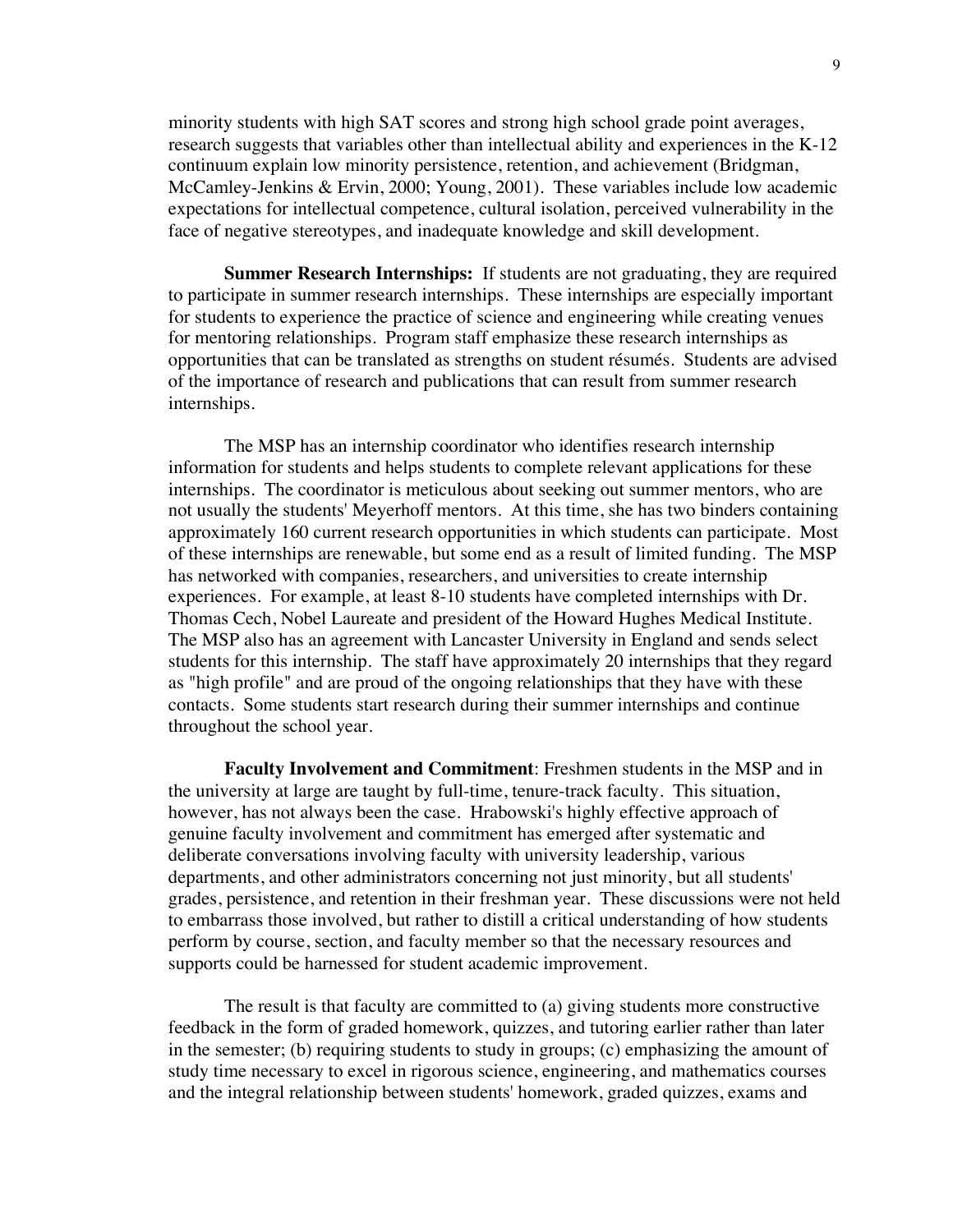lectures; and (d) encouraging students to actively use the university's tutorial center. Additionally, UMBC's faculty collaborates in improving student performance and retention in freshman courses by using a team-teaching approach and by relating the course content to their research. Now in its 15th year, the MSP's success has influenced UMBC's faculty to think and talk about minority high achievement. The students working in their research laboratories have opportunities to relate theory and practice and engage in research in increasingly sophisticated ways. These successes are clearly the result of visionary leadership and continuous collaboration among faculty, administration, staff, and students.

**Administrative Involvement and Public Support:** The Meyerhoff Program is supported at all levels of the university, including dedicated support from the president of the University. Over the years, the program has generated a substantial amount of public recognition and support. The program's overarching administrative structure maintains an academic and a socially nurturing environment for students and reflects a widely acknowledged finding in the research literature on student retention: The more complex and the higher the number of relationships that students have in the university environment (the more people they care about and who care about them), the more likely they are to remain and to succeed at the university (Astin, 1993; Tinto, 1993). The MSP program administrators have the primary responsibility for building community and for student advising. By all accounts, they seem to understand their students' needs and appear to be knowledgeable about and connected to the broader campus community. Program administrators have formal responsibility for recruiting, advising, and registering students. They are also charged with monitoring students and making sure that they are not derailed by issues such as financial aid, housing, or personal concerns. Together, the university leadership, program staff members, and faculty serve as a safety net that prevents problems and identifies and provides resources not only to students having academic or personal difficulties, but also to those who excel.

**Mentors:** Meyerhoff students are paired with mentors who are professional role models (PhD, MD) in the sciences, engineering and mathematics. Mentors are recruited from a variety of settings including universities, private laboratories, government facilities, and corporations within the science disciplines. MSP matches students with mentors in their fields of study. These assignments last throughout students' undergraduate careers. Program staff members advise Meyerhoff mentors to consult with students on educational and career issues, as well as on topics such as class scheduling, internship experiences, graduate school placements, career choices, and personal concerns. Mentor and mentee relationships are expressed formally by lab visits, lectures, business meetings, and a Mentors' Reception held annually by the MSP on the UMBC campus. The program staff, the Meyerhoff Parents Association, and the Meyerhoff students coordinate the Mentors' Reception jointly. During the Mentors' Reception, students present an award to the Mentor of the Year and are addressed by various mentors at the top of their field. The mentor relationship also is expressed informally through social outings, letter writing, and recreational activities. These facets of the Meyerhoff mentoring component facilitate educational and professional growth before and after graduation.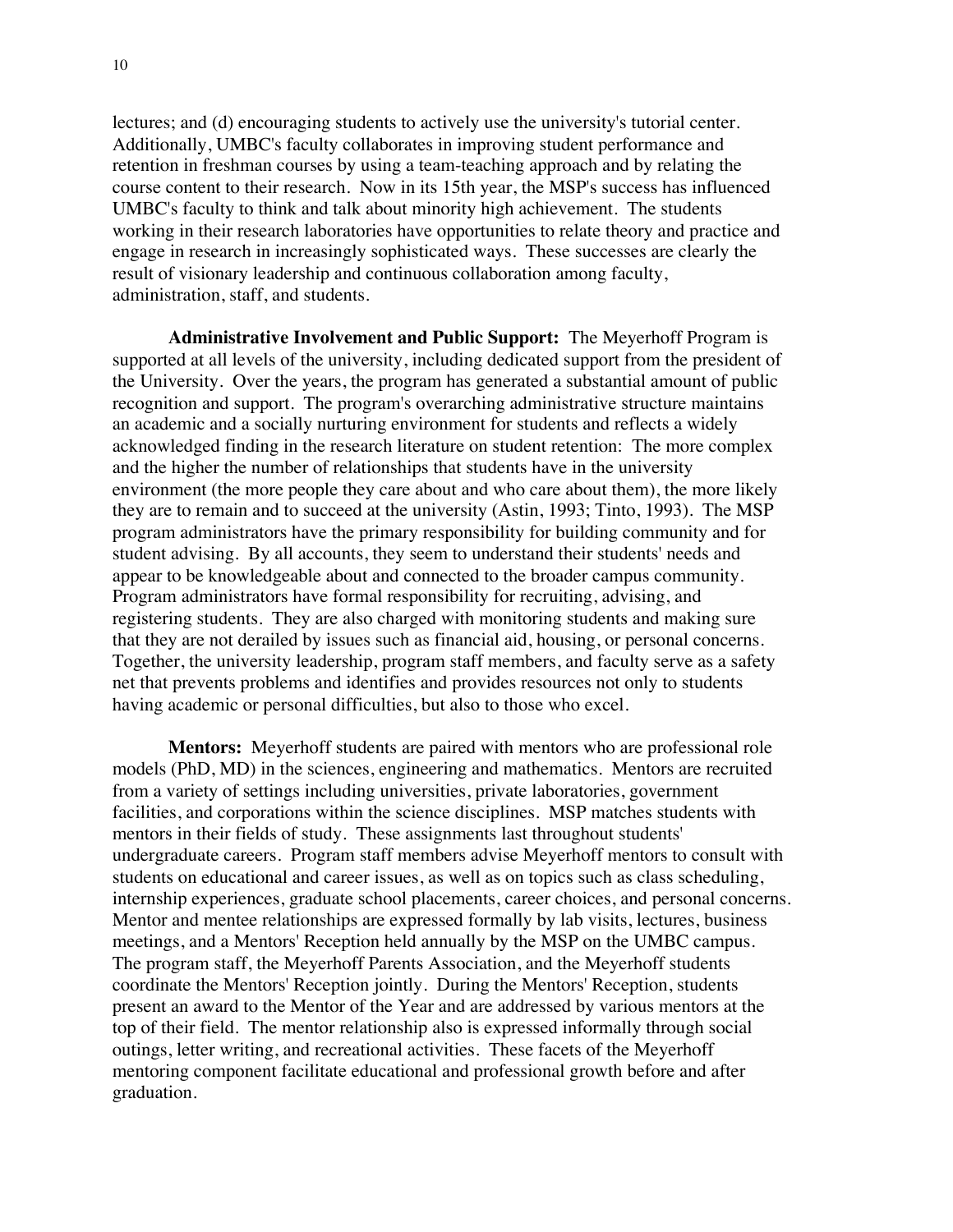**Family Involvement:** Parents of students in the Meyerhoff Program are included in social events and are kept advised of their children's progress. For the active classes, MSP students enrolled in program year 11 through 15, approximately 85 to 100% of the parents participate in the MPA. Some alumni parents have remained with the association and assist with different functions. The MPA plans and implements two major events in the academic year: the family reception and the reception for graduating seniors. They are also involved with raising money for a scholarship fund (this is done through dues, donations from other parents, matching funds from employers, etc.). The Parents Association is involved in the selections weekends and assists in starting and closing the Summer Bridge Program. During selections weekend, for instance, there is a meeting Saturday evening between existing parents and potential parents. This meeting is informal and none of the program staff members are present. While the agenda is to exchange information, longer-term members of the MPA can be depended upon to reflect the values of the program and answer the questions of new members.

The Meyerhoff Scholars Program provides a nurturing environment, minority students with high potential are honing their abilities and embarking on scholarly careers in some of the most demanding technical fields.

### **Conclusion**

The developers of the Meyerhoff Scholars Program reviewed extant research and several structural practices to develop a model that includes the following components

- Creating a critical mass of underrepresented, academically motivated students of color;
- Mandating a pre-freshman Summer Bridge Program;
- Making the curriculum components, processes, and standards explicit;
- Assigning the best faculty to teach the foundational courses;
- Providing institutional structural support for developing cumulative knowledge, understanding, and skills;
- Constructing supportive groups at varying levels for students' academic and social lives;
- Providing comprehensive financial support; and
- Comprehensively monitoring, mentoring, and advising students throughout their undergraduate careers.

Each of the 8 components is described below.

### **1. Creating a critical mass of underrepresented, academically motivated students of color**

The research suggests that being one of a few students of color on a campus or in a program can be psychologically, academically, and socially isolating. The absence of academically and socially supportive peers with whom a student can share his or her selfdoubts and/or seek academic help without fear of reinforcing stereotypes about ethnic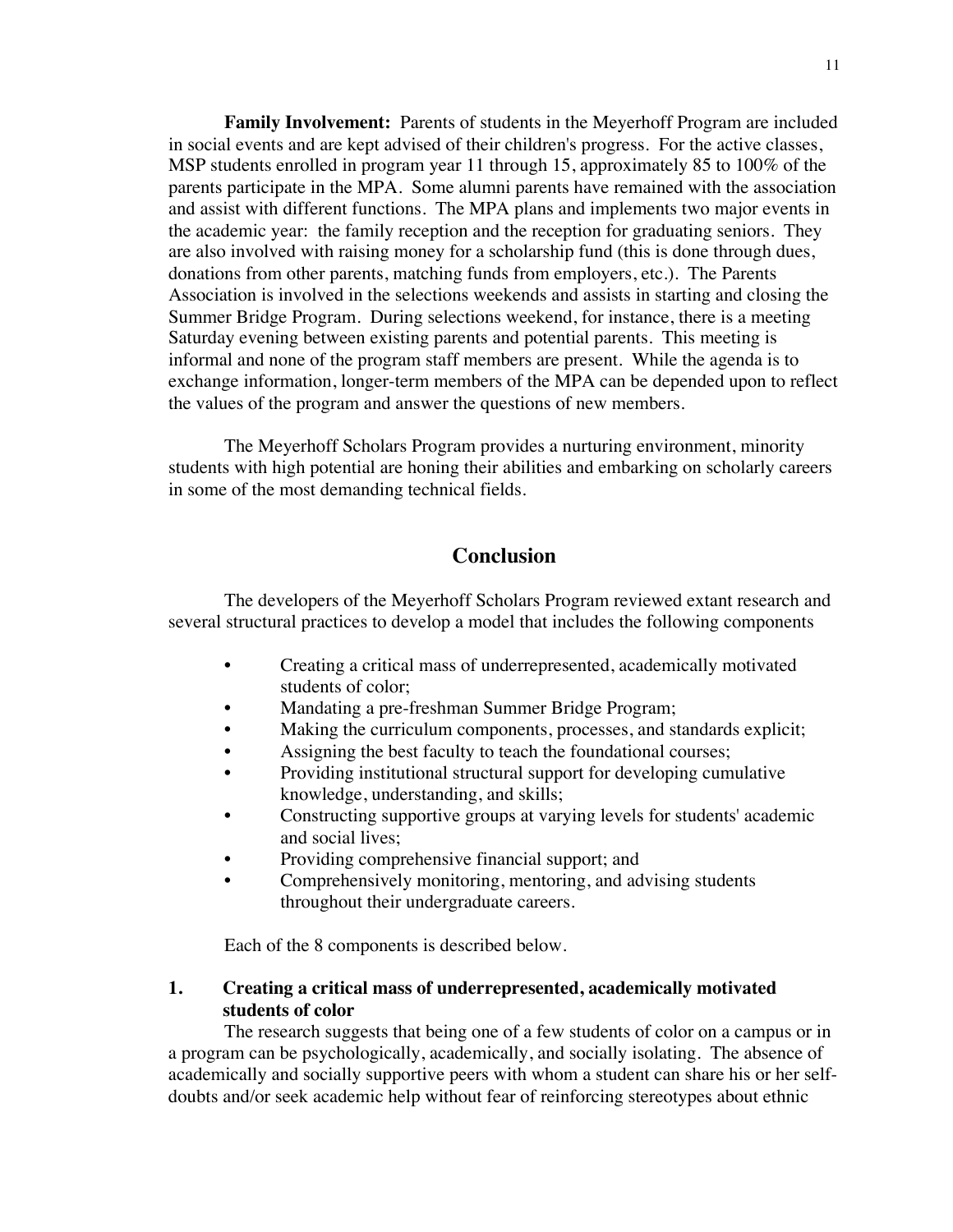inferiority can place students at risk of marginalization. Research suggests that these students are much more likely to under-perform academically or leave the university system. Alternatively, systematic and deliberate creation of a critical mass of likeminded, underrepresented students who have access to and substantive contact with faculty outside of the classroom and who have mentoring relationships with faculty (including with minority faculty) increases the likelihood of minority student academic achievement.

### **2. Mandating a pre-freshman Summer Bridge Program**

The requirement that students attend a pre-freshman Summer Bridge Program can serve as a venue for socializing students to the explicit and implicit academic and social expectations of the university and enable them to forge positive connections with their peers, program staff, and faculty. This approach provides students with the requisite motivation and self-efficacy required for high levels of academic performance. One of the practical advantages of the Summer Bridge Program for students includes the establishment of the expectation for high GPAs in freshman year.

### **3. Making the curriculum components, processes, and standards explicit**

The MSP has been and continues to be engaged in systematic study of their science, mathematics, engineering and technology curricula in deliberate attempts to identify (a) its weaknesses; (b) whether and how it should be taught differentially; and (c) what aspects require more time and concentrated study to internalize. Additionally, the curriculum is supplemented with peer study groups and tutoring to ensure that difficult concepts are mastered and applied.

## **4. Assigning the best faculty to teach freshman courses**

Given that the greatest attrition of underrepresented minority students occurs between the freshman and sophomore years, the MSP is aware that underrepresented minority students are more sensitive to teaching quality than majority students from more advantaged backgrounds. Thus, they ensure that Meyerhoff students' freshman year is a successful experience both socially and academically by providing faculty who are effective, who interact substantively with students and can play vitally important roles in (a) engaging and encouraging students, and (b) guiding them in identifying and making use of supportive resources both on the university and departmental level.

### **5. Providing institutional structural support for developing cumulative knowledge, understanding, and skills**

The MSP is structured on academic excellence with an emphasis on students that are intellectually competent (Gordon, 2001), motivated, and self-confident. However, the MSP also recognizes that even among these high performing students, there are often gaps in knowledge or understanding that result from inadequate high school preparation. Thus, the program is systematic in its approach to helping these students to identify where they have gaps and to expect faculty and student peers to reinforce fundamental concepts while simultaneously exposing students to rigorous material.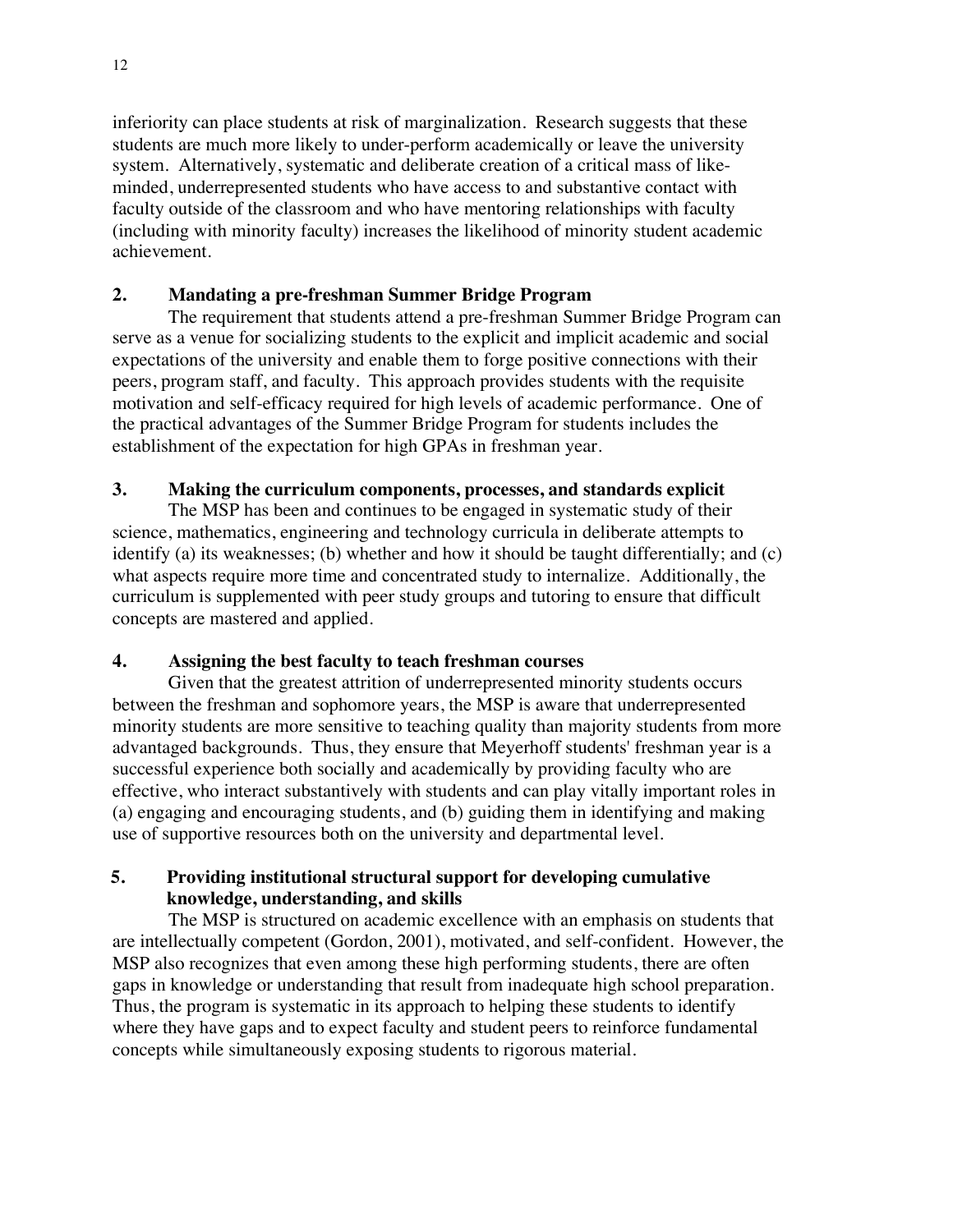### **6. Constructing supportive groups at varying levels for students' academic and social lives**

Peer study groups and tutors in the MSP provide academic and social support that is integrated into students' entire undergraduate lives. The institutionalization of rigorous courses, faculty, mentors, upper classmen, and peers as consistent structural supports has enabled the MSP's effectiveness in increasing the pool of high achieving minority students in the sciences, engineering, mathematics, and technology.

#### **7. Providing comprehensive financial support**

In a deliberate attempt to reduce the negative impact that inadequate finances play on underrepresented students' academic achievement and to increase student retention, achievement, and graduation, MSP students are provided with full or partial scholarships that are contingent on consistently high GPAs.

#### **8. Comprehensively monitoring, mentoring, and advising students throughout their undergraduate careers**

The MSP does not focus exclusively on the freshman year as the critical point in time to ensure that students make a successful transition to college, but rather has continuous monitoring and the provision of services to students throughout their undergraduate careers. The overarching assumption is that given the referenced support and resources, competitively selected underrepresented minority students are capable of succeeding in science, engineering, mathematics, and technology disciplines. Hrabowski combined the referenced approaches to address the over-prediction phenomenon with the following research-based approaches that focus not only on motivating but also expecting excellence in academic achievement among underrepresented students of color (Allen, 1992; Fullilove & Treisman, 1990; Nettles, 1988; Tinto, 1993; Treisman, 1990 & 1992).

## **Recommendation for a National Agenda**

Gordon's (2001) idea of the affirmative development of academic ability posits that academic ability is not inherited but rather can be developed through targeted pedagogical and social interventions. This requires that universities honestly examine how faculty teach, advise, support, and interact with minority students. This strategy should lead to higher academic expectations and creative ways of academically and socially supporting and absorbing minority students in classrooms, tutorials, peer study groups, laboratories, and other significant university settings.

1. The UMBC leadership has long recognized that the integration of the hegemonic culture with students' ethnic culture is vital for fostering minority high academic achievement. This cultural integration tempers stereotypical threat and fears of "acting White," which are documented barriers to academic excellence and achievement for underrepresented students. Thus, it is important to associate students' eagerness for learning with their studies, their experiences on campus, their future in society, and a commitment to high academic achievement and service to others.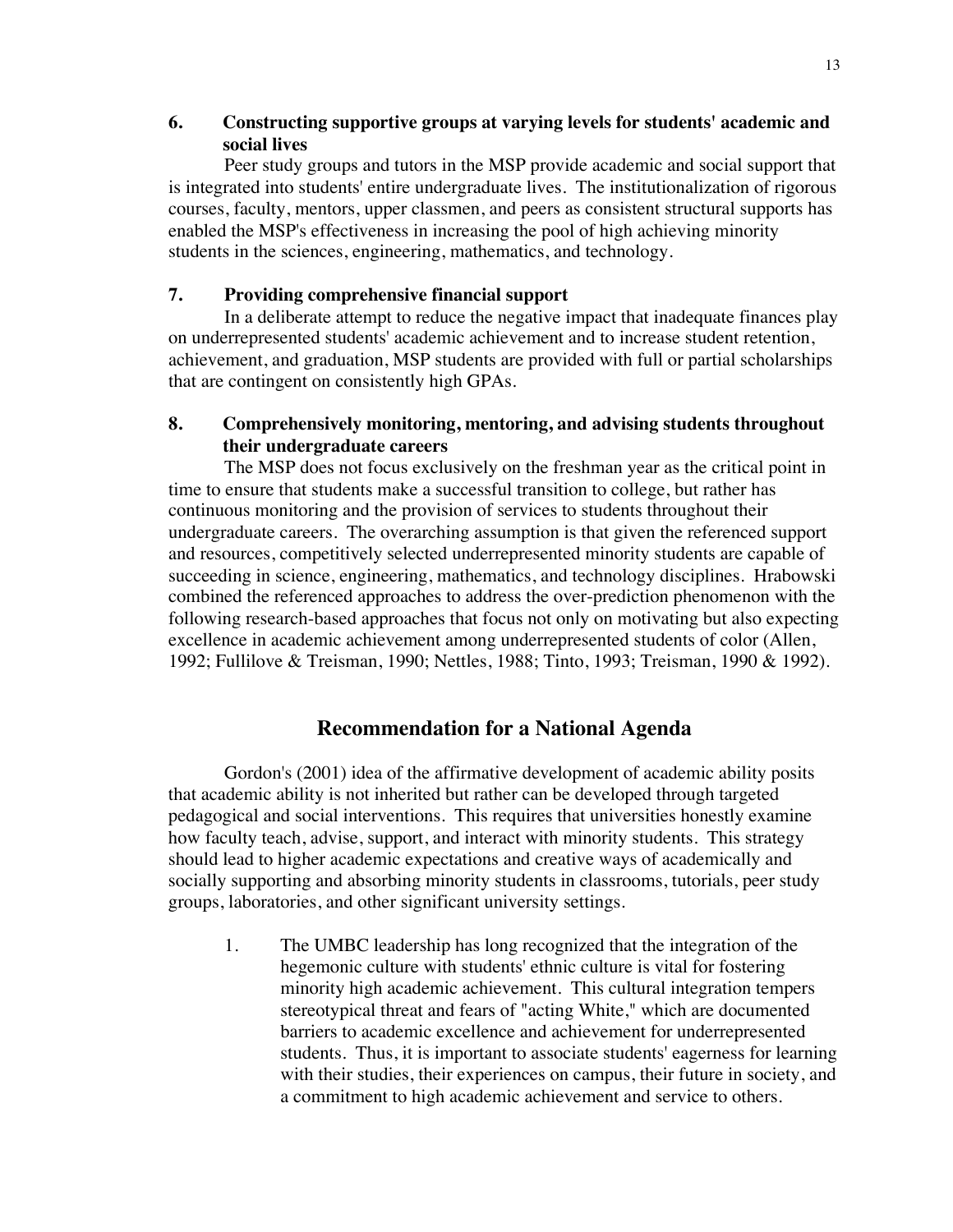- 2. The nation's K-12, post-secondary and supplementary education institutions need to clearly focus on relevant, education-related capital as a foundation for intellective and social competencies. The literature is replete with findings that middle and high socioeconomic status European and Asian American students with access to financial, health, educational, personal, human, polity, and cultural capital consistently outdistance ethnic minority students academically.
- 3. Hrabowski and his colleagues (Hrabowski, Maton, & Grief, 1998; Hrabowski, Maton, Grief, & Greene, 2002) discovered that continuous family involvement is crucial for the academic success of the young men and women in their studies. Continuous family involvement includes (a) parents reading to their sons and daughters at young ages; (b) parents' perception that education is both necessary and extremely valuable; (c) parents' active encouragement toward academic success; (d) close interaction between parents and their children's teachers; (e) strong parental interest in homework; (f) frequent verbal praise; and (g) parents having calm and thoughtful conversations with their sons and daughters to help them understand that even when they face prejudice or racism, they will not succeed if they see themselves as victims.
- 4. Our analysis of the MSP descriptions and our site visits including interviews with students, faculty, and program staff suggest that several psycho-social processes are embedded in the MSP. These processes include
	- Organized and committed leadership: guidance, inspiration, and supervision from the institutional leadership who understand the purposes and processes of the program, and who protect and support it.
	- Academic, cultural, and social integration: breaking down the tendency for minority students to be excluded from the mainstream of academic engagement and to be culturally and socially isolated (i.e., being in the institution but not a functional part of the institution; getting a university degree but not an university education).
	- Explication of the behaviors students need to cultivate: making explicit the tacit and procedural knowledge, skills and strategies from lived experience, rather than didactic instruction (e.g., engagement with others who are experts or who are reflexively and actively engaged and thinking about Jardine's *Ingenious Pursuits* [1999]).
	- Inspiration: moral support, advocacy, examples and models, preaching, exhortation, expectations, caring, and trust.
	- Internalization of knowledge and understanding of skills and concepts; appreciation of the connection between the academic and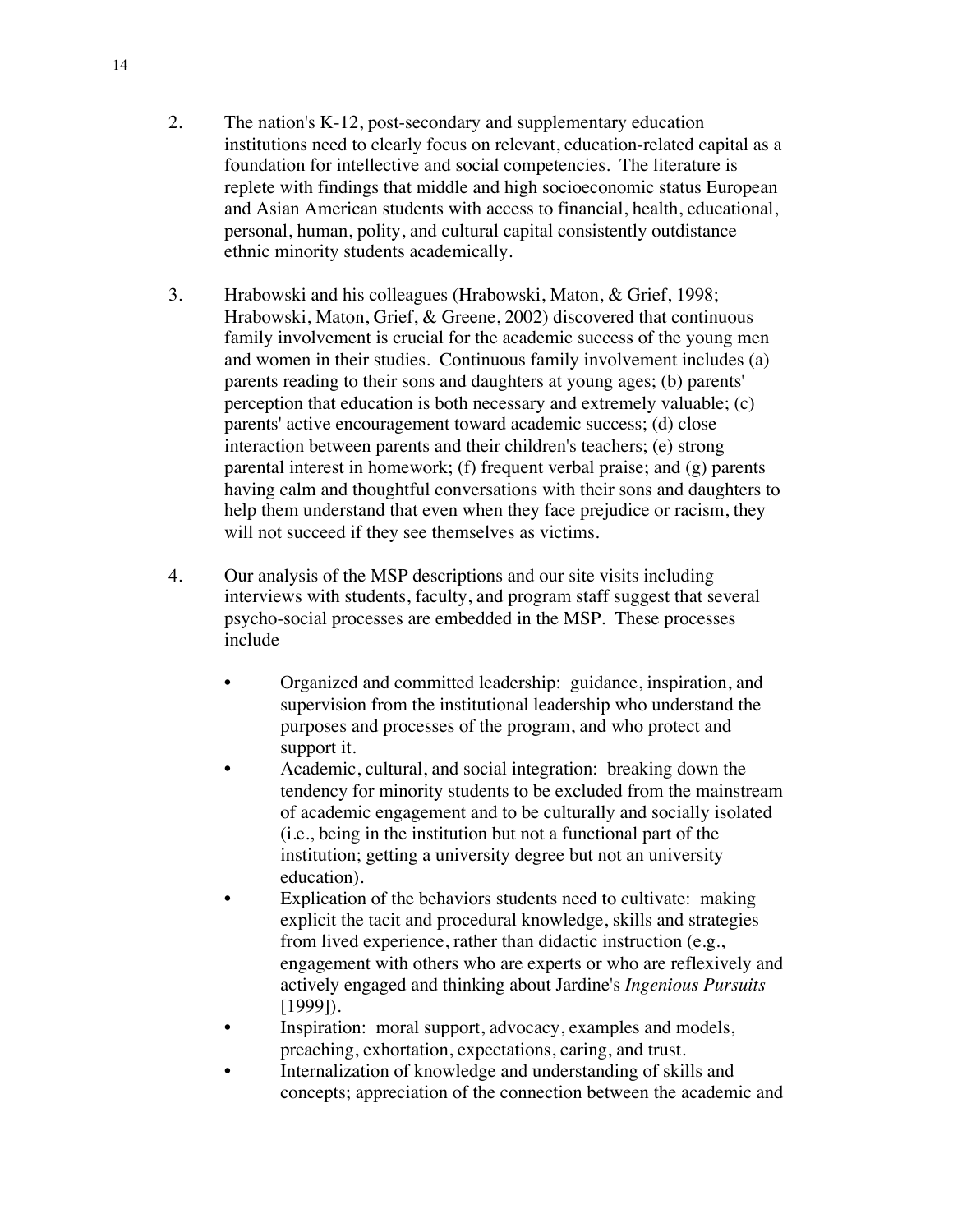personal views of self. Desensitization to contextual distraction or threat (Steele, 1997).

- Moral support: encouragement and support of all participants (students and staff) and authenticating and sanctioning of activities. Moral support is even more effective when it comes from high status persons in the institution.
- Spirituality: reflexivity, connection, purpose, reverence—all in the context of something bigger and more important than the person.
- Celebration: fun, recognition, fellowship, and acclaim.
- High expectations: exemplary performance is the generally accepted and expected standard that all participants will meet. In high performance communities, the expectations are that all members of the community will meet standards of academic excellence.
- Cooperation: group learning and study. Reciprocal responsibility of individuals for self, each other, and the group, studying and working together. Carrying one's weight and giving back to the community.
- 5. A commitment to nurturing students' spiritual and moral selves: In addition to mastery at a high level of the knowledge, skills, and understandings of the academy, students are socialized to moral values in the context of respect for the spiritual forces that flow between participants as well as from the objects of their beliefs.

These processes produce students who have an agentic perspective, are highly and purposely motivated, and are intellectively and socially competent. These psycho-social processes are not particular to college campuses and can be cultivated in K-12 school systems to increase the academic skills of young students, ensure the appropriateness of school curricula, and increase the pool of well-prepared college-bound students.

6. At this point in the 21st century, we clearly know a great deal concerning the nurturance of talent as evidenced by the commitment and success of the talent development programs (UMBC, Georgia Tech, Cal Tech, Washington University at St. Louis, and Xavier University). We advocate a consortium among these institutions to share lessons learned, further refine practical knowledge, and codify best practices for others to emulate. The unwavering commitment of UMBC's leadership, faculty, and staff to minority student academic excellence and achievement prompts them to consistently consider how they can enable their students to become "more competitive on traditional academic measures (e.g., grades, standardized test scores, representation in gifted and talented classes, the ability to compete successfully for admission to college and to prepare for productive careers)" (Hrabowski, 2003, p. 5); and "develop and implement strategies to increase the presence of minorities at the highest levels of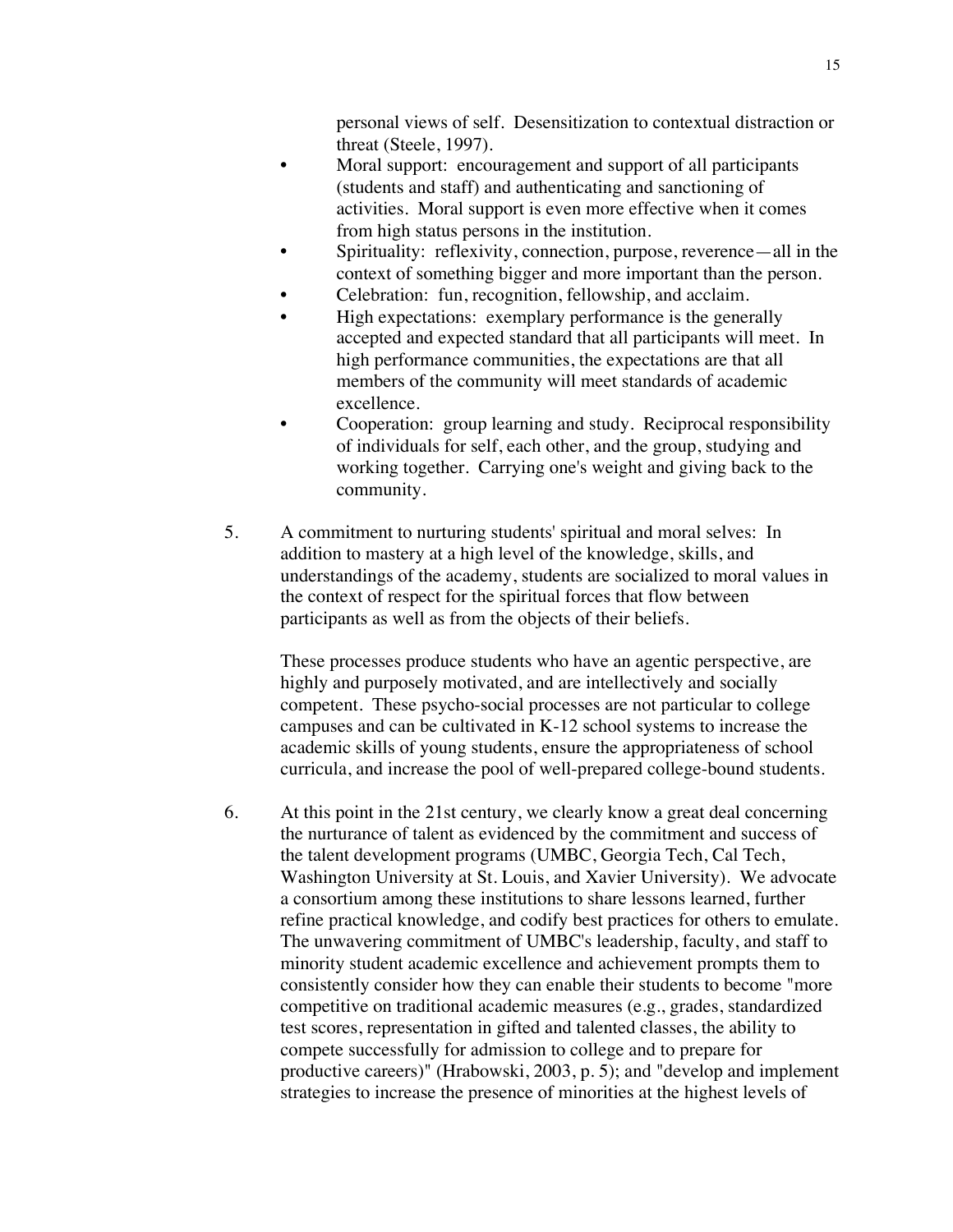achievement in society, e.g., research scientists and university professors" (Hrabowski, 2003, p. 5). This commitment is especially significant and relevant given the moderate success of various programs at increasing minority science, engineering, and mathematics achievement at the undergraduate level and relatively little success at the graduate level. Hrabowski believes that only by creating and supporting a larger pool of high-achieving minority students can they ultimately increase the number of faculty of color in the nation's colleges and universities and the number who become leading professionals.

7. A research agenda that is committed to the bidirectional nature of theory and praxis (i.e., producing knowledge and pursuing understanding [Gordon, 2001]). We have developed sufficient models and practices to begin controlled comparative studies to determine empirically which practices produce specific results. Such studies could help us to identify patterns of intervention as the treatments of choice for specific developmental ends. The range of achievements in these high achieving minority students is quite broad. The study of outliers in this population of highly successful persons could contribute to our understanding of personal, process, and situational correlates of success and failure for minorities in the sciences, engineering, mathematics, and technology. We have reported isolated efforts at bridging curriculum and teaching, social science, and cognitive science to more effectively apply this knowledge to the problems of nurturing talent in underrepresented students. Such work should be encouraged and could form the scientific basis for pedagogy, just as comparable expansions in our knowledge of the biological and social sciences, the physical sciences, and public health were integrated to form the scientific basis for medicine. Conceptual studies that build upon the existing empirical findings from cognitive science might inform the next generation of interventions in the educational development of populations at risk of underdevelopment. Examples to consider include differential approaches to tutoring, application of instrumental intellectual enhancement strategies, peer tutoring and team learning, instruction through computer simulation, and computer managed adaptive and interactive instruction.

Collectively, scholars, educators, and parents can begin to make progress at reducing the loss to our society that is reflected in the under-productivity of certain populations and the schools that serve them. Tests of academic ability certainly can under-predict achievement, but it is with the complicity of educators that these tests overpredict. If students can demonstrate high levels of academic ability on our tests, we have a moral responsibility to enable them to demonstrate that ability in academic excellence and achievement.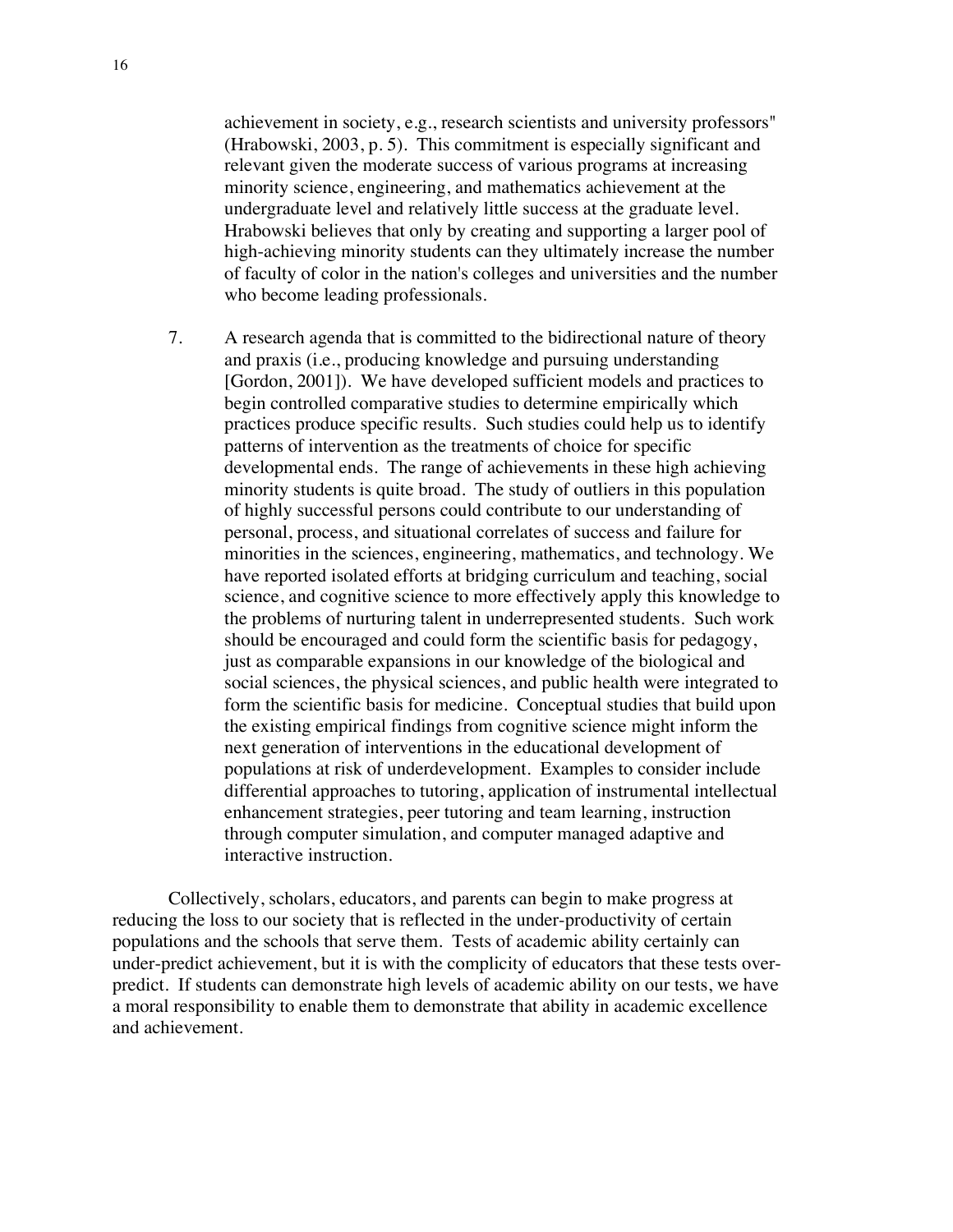#### **References**

- Allen, W. R. (1992). The color of success: African-American college student outcomes at predominantly White and historically Black public colleges and universities. *Harvard Educational Review, 62*(1), 26-44.
- Aronson, J., Lustina, M. J., Good, C., Keough, K., Steele, C. M., & Brown, J. (1999). When White men can't do math: Necessary and sufficient factors in stereotype threat. *Journal of Experimental Social Psychology, 35*(1), 29-46.
- Astin, A. W. (1993). *What matters most in college? Four critical years revisited*. San Francisco: Jossey-Bass.
- Bridgeman, B., McCamley-Jenkins, L., & Ervin, N. (2000). *Predictions of freshman grade-point average from the revised and recentered SAT I: Reasoning Test* (College Board Report No. 2000-1). New York: College Board.
- Coleman, J. S., Campbell, E. Q., Hobson, C. J., McPartland, J., Mood, A. M., Weinfeld, F. D., & York, L. R. (1966). *Equality of educational opportunity*. Washington, DC: U.S. Government Printing Office.
- The College Board. (1999). *Reaching the top: A report of the National Task Force on Minority High Achievement*. New York: The College Entrance Examination Board.
- DuBois, W. E. B. (1940). *Dusk of dawn: An essay toward an autobiography of a race concept.* New York: Harcourt, Brace, and Company.
- Durán, R. (1983). Prediction of Hispanics' college achievements. In M. Olivas (Ed.), *Latino college students* (pp. 241-245). New York: Teachers College Press.
- Fordham, S., & Ogbu, J. U. (1986). Black students' school success: Coping with the "burden of 'acting white'." *Urban Review, 18*(3), 176-206.
- Fullilove, R. E., & Treisman, P. U. (1990). Mathematics achievement among African American undergraduates at the University of California, Berkeley: An evaluation of the Mathematics Workshop Program. *Journal of Negro Education, 59*, 463-78.
- Gándara, P. (with Maxwell-Jolly, J.). (1999). *Priming the pump: A review of programs that aim to increase the achievement of underrepresented minority undergraduates. A report to the Task Force on Minority High Achievement of the College Board*. New York: The College Board.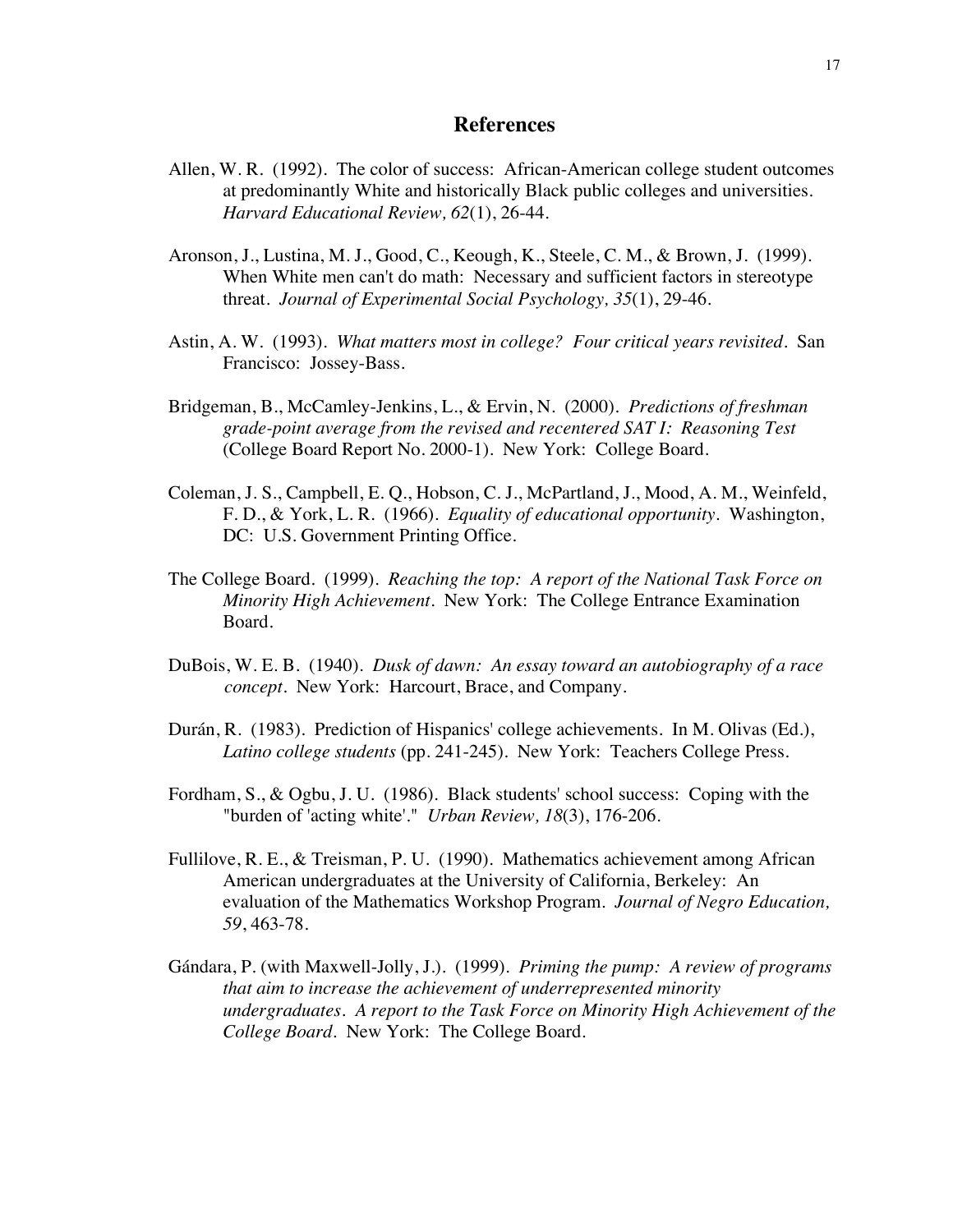- Garrison, H. H. (1987). Undergraduate science and engineering education for Blacks and Native Americans. In L. S. Dix (Ed.), *Minorities: Their underrepresentation and career differentials in science and engineering. Proceedings of a workshop* (pp. 39-72). Washington, DC: National Academy Press.
- Gordon, E. W. (2001). *The affirmative development of academic ability* (Pedagogical Inquiry and Praxis, No. 2). New York: Institute for Urban and Minority Education, Teachers College, Columbia University.
- Hoffman, K., Llagas, C., & Synder, T. D. (2003). *Status and trends in the education of Blacks.* Washington, DC: National Center for Education Statistics, U.S. Department of Education.
- Hrabowski, F. A., III. (2003). *Supporting the talented tenth: The role of research universities in promoting high achievement among minorities in science & engineering.* Urbana-Champaign, IL: Twenty-Third David Dodds Henry Lecture, University of Illinois at Urbana-Champaign.
- Hrabowski, F. A., III., Maton, K. I., & Grief, G. L. (1998). *Beating the odds: Raising academically successful African-American males.* New York: Oxford University Press.
- Hrabowski, F. A., III, Maton, K. I., Grief, G. L., & Greene M. L. (2002). *Overcoming the odds: Parenting successful African-American females.* New York: Oxford University Press.
- James, D. W., Jurich, S., & Estes, S. (2001). *Raising minority academic achievement: A compendium of education programs and practices*. Washington, DC: American Youth Policy Forum.
- Jardine, L. (1999). *Ingenious pursuits: Building the scientific revolution.* New York: Nan A. Talese.
- Maton, K., Hrabowski, F. A., III, & Schmitt, C. (2000). African American college students excelling in the sciences: College and postcollege outcomes in the Meyerhoff Scholars Program. *Journal of Research in Science Teaching, 37*(7), 629-654.
- Miller, L. S. (2003). *Working more productively to produce similar patterns of educational performance among racial/ethnic groups in the United States* (Urban Diversity Series No 119). New York: ERIC Clearinghouse on Urban Education, Teachers College, Columbia University.
- Nettles, M. T. (Ed.). (1988). *Toward Black undergraduate student equality in American higher education*. New York: Greenwood Press.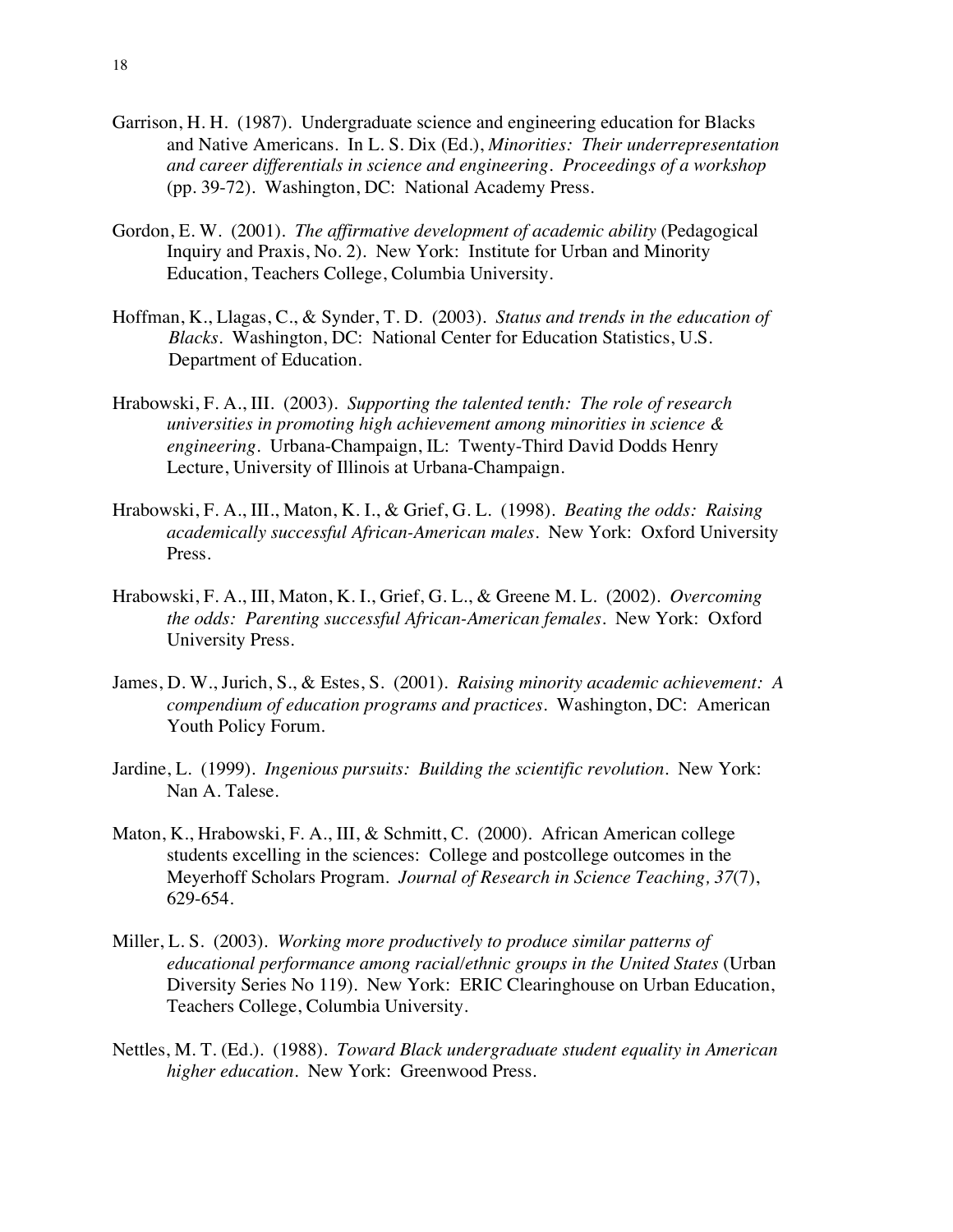- Ogbu, J. U. (2003). *Black American students in an affluent suburb: A study of academic disengagement* (A volume in the Sociocultural, Political, and Historical Studies in Education Series). Mahwah, NJ: Lawrence Erlbaum.
- Ramist, L., Lewis, C., & McCamley-Jenkins, L. (1994). *Student group differences in predicting college grades: Sex, language, and ethnic groups*. New York: College Entrance Examination Board.
- Seymour, E., & Hewitt, N. M. (1997). *Talking about leaving: Why undergraduates leave the sciences*. Boulder, CO: Westview Press.
- Steele, C. M. (1997). A threat in the air: How stereotypes shape intellectual identity and performance. *American Psychologist 52*, 613–629.
- Steele, C. M., & Aronson, J. (1995). Stereotype threat and the intellectual performance of African Americans. *Journal of Personality and Social Psychology, 69*, 797- 811.
- Tinto, V. (1993). *Leaving college: Rethinking the causes and cures of student attrition* (2nd ed.). Chicago: University of Chicago Press.
- Treisman, P. U. (1990). A study of the mathematics performance of Black students at the University of California, Berkeley. In H. B. Keynes, N. D. Fisher, & P. D. Wagreich (Eds.), *Mathematicians and education reform: Proceedings of the July 6-8, 1988 workshop, Issues in Mathematics Education, Conference Board of Mathematical Sciences* (pp. 33-56). Providence, RI: American Mathematical Society, Mathematical Association of America.
- Treisman, P. U. (1992). Studying students studying calculus: A look at the lives of minority mathematics students in college. *The College Mathematics Journal, 23*(5), 362-372.
- Willingham, W. W. (1985). *Success in college: The role of personal qualities and academic ability*. New York: The College Board.
- Young, J. W. (with Kobrin, J. L.). (2001). *Differential validity, differential prediction, and college admission testing: A comprehensive review and analysis*. New York: The College Board.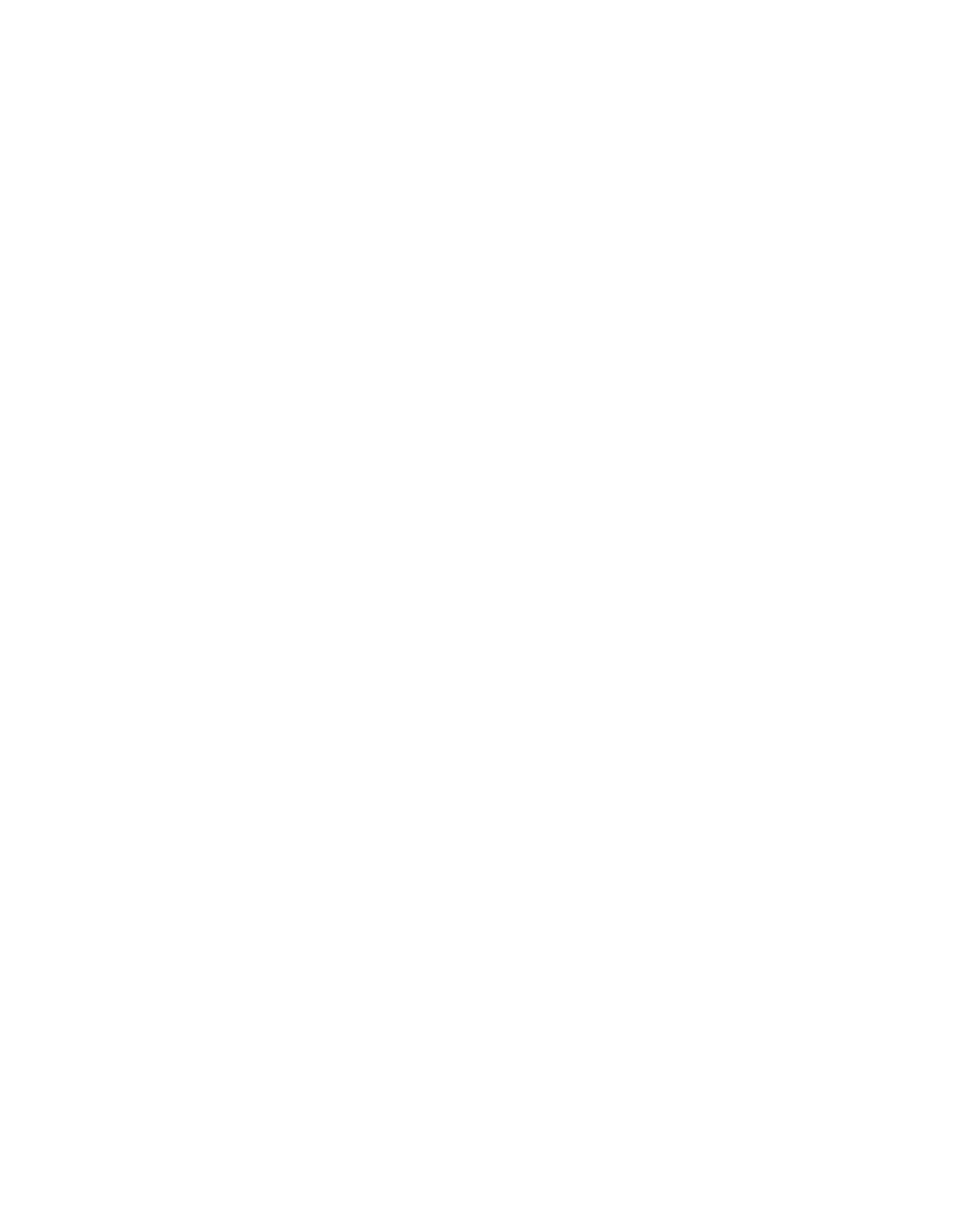# **Research Monograph**

The National Research Center on the Gifted and Talented University of Connecticut 2131 Hillside Road Unit 3007 Storrs, CT 06269-3007 www.gifted.uconn.edu

> *Editor* E. Jean Gubbins

*Production Assistants* Siamak Vahidi

> *Reviewer* Carlita Baldwin

*Also of Interest*

State Policies Regarding Education of the Gifted as Reflected in Legislation and Regulation *A. Harry Passow and Rose A. Rudnitski*

Residential Schools of Mathematics and Science for Academically Talented Youth: An Analysis of Admission Programs *Fathi A. Jarwan and John F. Feldhusen*

> The Status of Programs for High Ability Students *Jeanne H. Purcell*

Recognizing Talent: Cross-Case Study of Two High Potential Students With Cerebral Palsy *Colleen Willard-Holt*

The Prism Metaphor: A New Paradigm for Reversing Underachievement *Susan M. Baum, Joseph S. Renzulli, and Thomas P. Hébert*

Attention Deficit Disorders and Gifted Students: What Do We Really Know? *Felice Kaufmann, M. Layne Kalbfleisch, and F. Xavier Castellanos*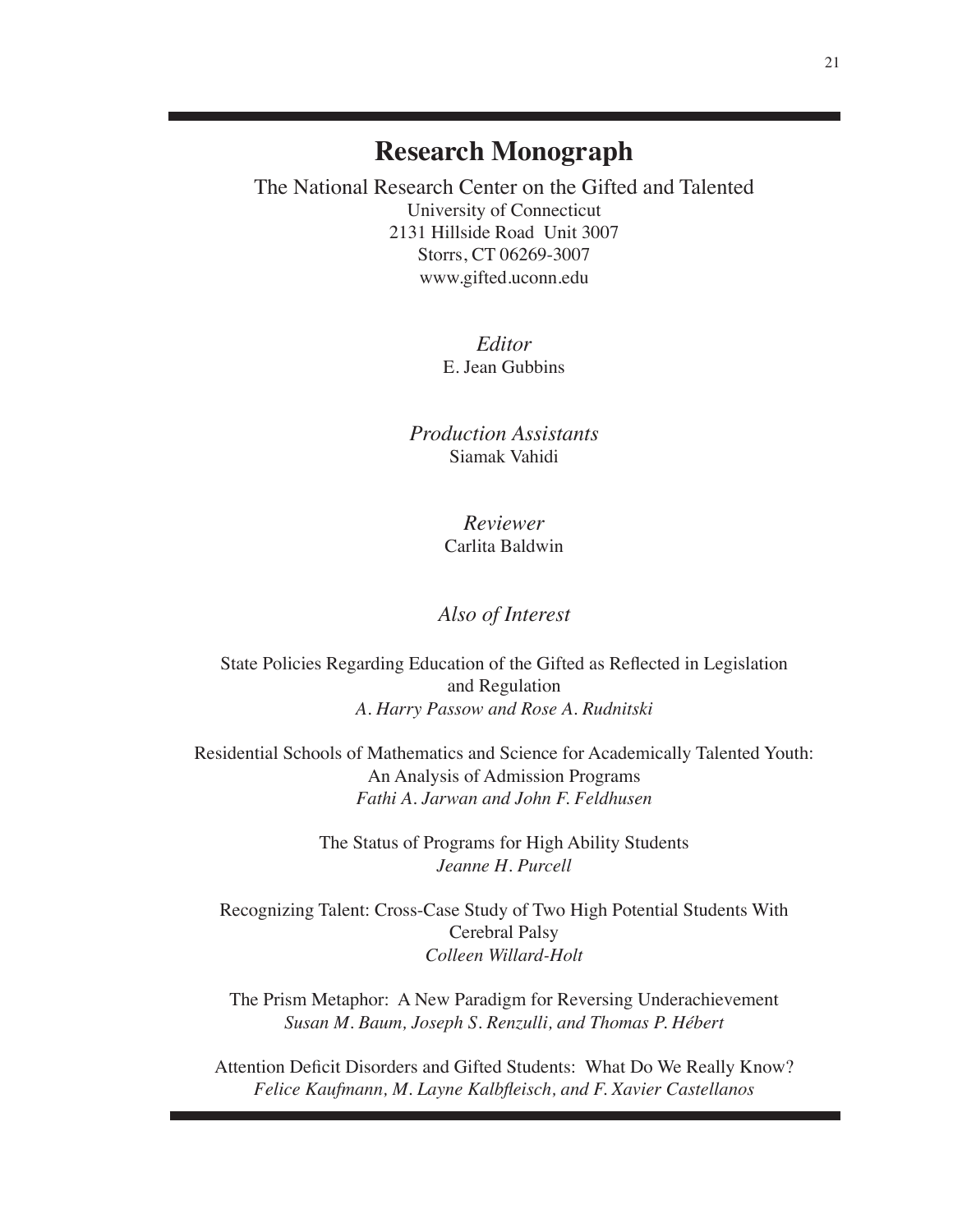# *Also of interest from the* **Research Monograph Series**

Gifted African American Male College Students: A Phenomenological Study *Fred A. Bonner, II*

> Counseling Gifted and Talented Students *Nicholas Colangelo*

E. Paul Torrance: His Life, Accomplishments, and Legacy *Thomas P. Hébert, Bonnie Cramond, Kristie L. Speirs Neumeister, Garnet Millar, and Alice F. Silvian*

The Effects of Grouping and Curricular Practices on Intermediate Students' Math Achievement *Carol L. Tieso*

Developing the Talents and Abilities of Linguistically Gifted Bilingual Students: Guidelines for Developing Curriculum at the High School Level *Claudia Angelelli, Kerry Enright, and Guadalupe Valdés*

Development of Differentiated Performance Assessment Tasks for Middle School Classrooms *Tonya R. Moon, Carolyn M. Callahan, Catherine M. Brighton, and Carol A. Tomlinson*

Society's Role in Educating Gifted Students: The Role of Public Policy *James J. Gallagher*

Middle School Classrooms: Teachers' Reported Practices and Student Perceptions *Tonya R. Moon, Carolyn M. Callahan, Carol A. Tomlinson, and Erin M. Miller*

Assessing and Advocating for Gifted Students: Perspectives for School and Clinical Psychologists *Nancy M. Robinson*

Giftedness and High School Dropouts: Personal, Family, and School Related Factors *Joseph S. Renzulli and Sunghee Park*

Assessing Creativity: A Guide for Educators *Donald J. Treffinger, Grover C. Young, Edwin C. Selby, and Cindy Shepardson*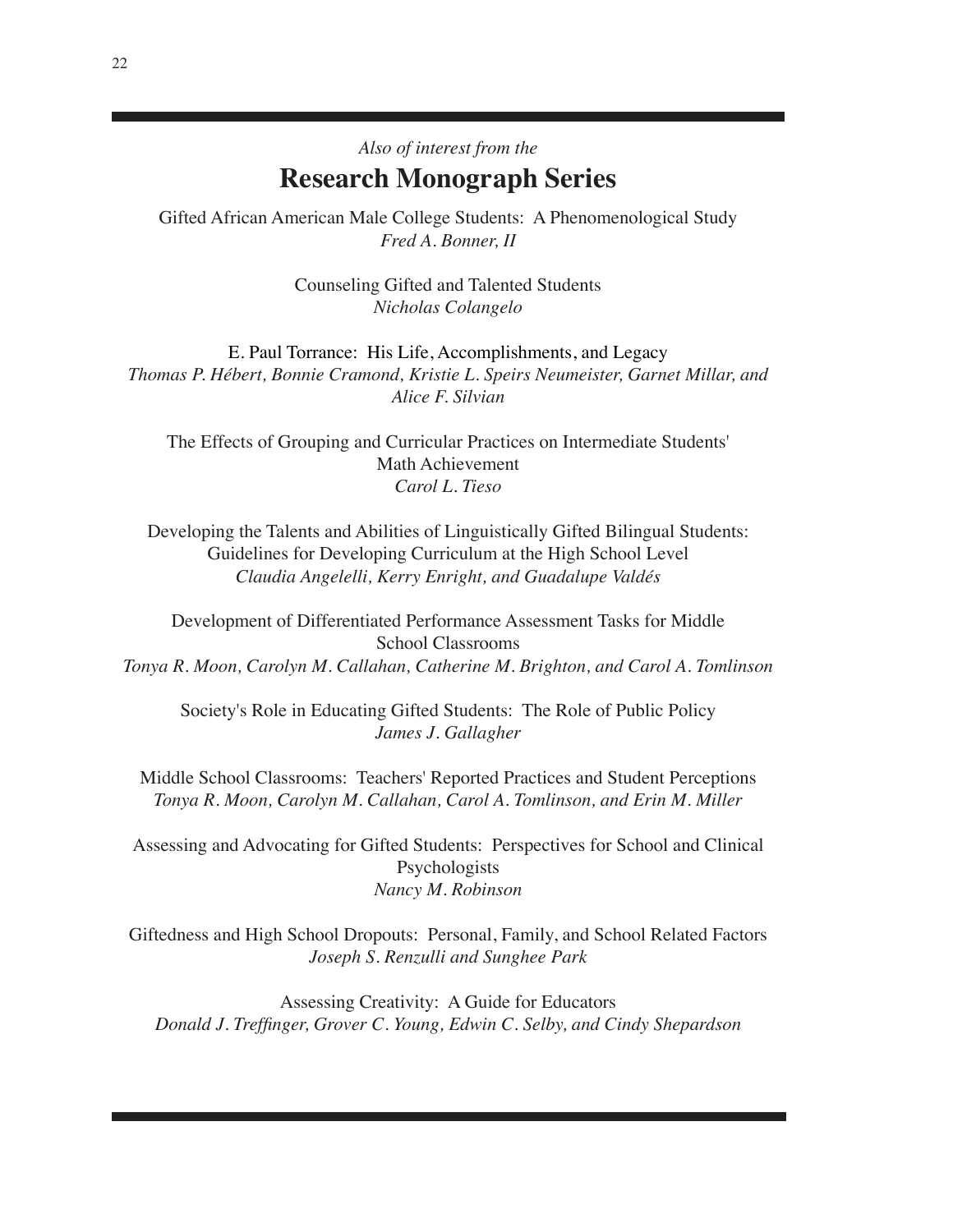# *Also of interest from the* **Research Monograph Series**

Implementing a Professional Development Model Using Gifted Education Strategies With All Students

*E. Jean Gubbins, Karen L. Westberg, Sally M. Reis, Susan T. Dinnocenti, Carol L. Tieso, Lisa M. Muller, Sunghee Park, Linda J. Emerick, Lori R. Maxfield, and Deborah E. Burns*

Teaching Thinking to Culturally Diverse, High Ability, High School Students: A Triarchic Approach *Deborah L. Coates, Tiffany Perkins, Peter Vietze, Mariolga Reyes Cruz, and Sin-Jae Park*

Advanced Placement and International Baccalaureate Programs for Talented Students in American High Schools: A Focus on Science and Mathematics *Carolyn M. Callahan*

> The Law on Gifted Education *Perry A. Zirkel*

School Characteristics Inventory: Investigation of a Quantitative Instrument for Measuring the Modifiability of School Contexts for Implementation of Educational Innovations

*Tonya R. Moon, Catherine M. Brighton, Holly L. Hertberg, Carolyn M. Callahan, Carol A. Tomlinson, Andrea M. Esperat, and Erin M. Miller*

Content-based Curriculum for Low Income and Minority Gifted Learners *Joyce VanTassel-Baska*

Reading Instruction for Talented Readers: Case Studies Documenting Few Opportunities for Continuous Progress

*Sally M. Reis, E. Jean Gubbins, Christine Briggs, Fredric J. Schreiber, Susannah Richards, Joan Jacobs, Rebecca D. Eckert, Joseph S. Renzulli, and Margaret Alexander*

Issues and Practices in the Identification and Education of Gifted Students From Under-represented Groups *James H. Borland*

The Social and Emotional Development of Gifted Students *Carolyn M. Callahan, Claudia J. Sowa, Kathleen M. May, Ellen Menaker Tomchin, Jonathan A. Plucker, Caroline M. Cunningham, and Wesley Taylor*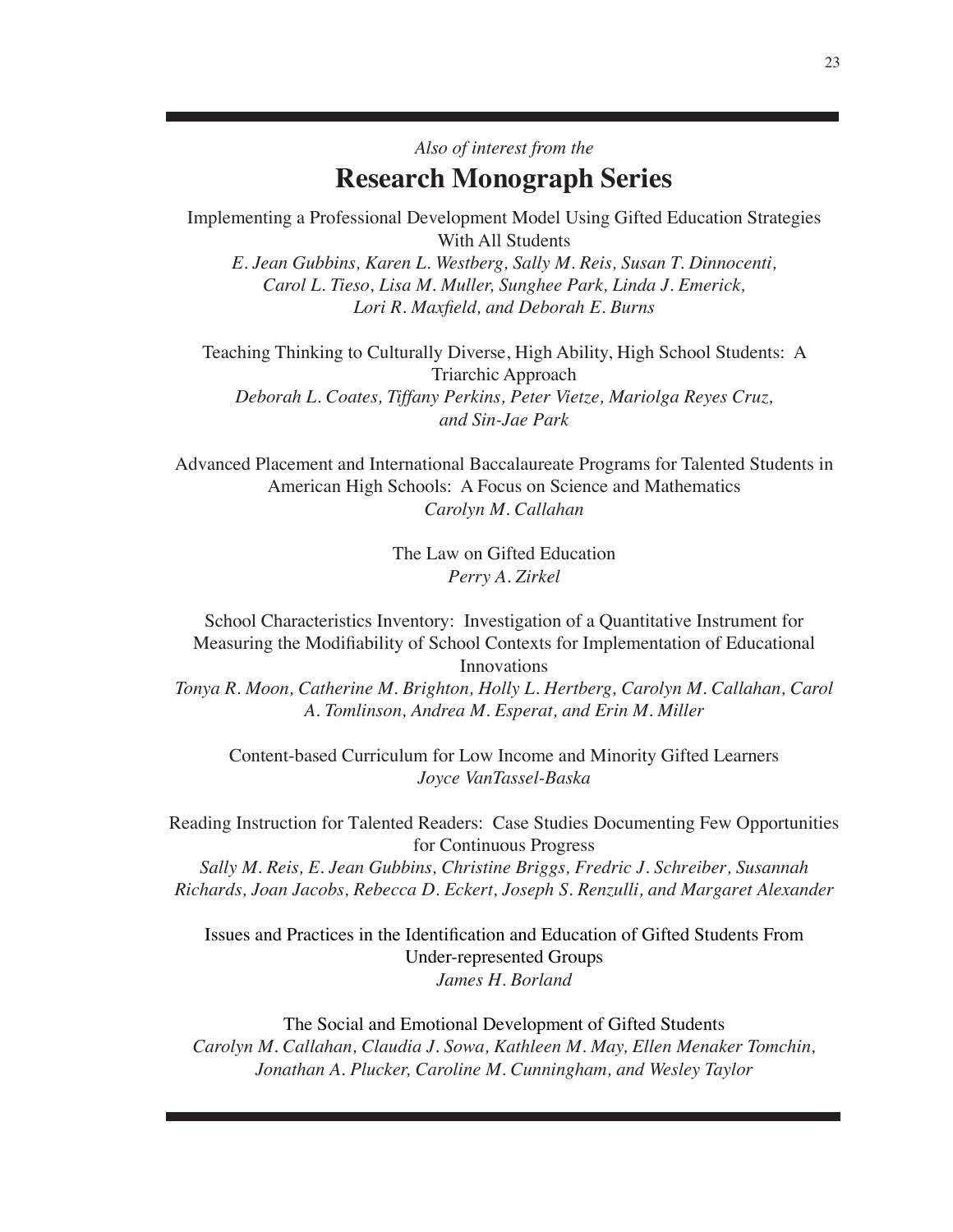# *Also of interest from the* **Research Monograph Series**

Promoting Sustained Growth in the Representation of African Americans, Latinos, and Native Americans Among Top Students in the United States at All Levels of the Education System *L. Scott Miller*

Evaluation, Placement, and Progression: Three Sites of Concern for Student Achievement *Samuel R. Lucas*

Latino Achievement: Identifying Models That Foster Success *Patricia Gándara*

Modern Theories of Intelligence Applied to Assessment of Abilities, Instructional Design, and Knowledge-based Assessment *Robert J. Sternberg, Elena L. Grigorenko, Bruce Torff, and Linda Jarvin*

> Giftedness and Expertise *Robert J. Sternberg, Elena L. Grigorenko, and Michel Ferrari*

Academic and Practical Intelligence *Robert J. Sternberg, Elena L. Grigorenko, Jerry Lipka, Elisa Meier, Gerald Mohatt, Evelyn Yanez, Tina Newman, and Sandra Wildfeuer*

Developing Creativity in Gifted Children: The Central Importance of Motivation and Classroom Climate *Beth A. Hennessey*

Intelligence Testing and Cultural Diversity: Concerns, Cautions, and Considerations *Donna Y. Ford*

The Feasibility of High-end Learning in a Diverse Middle School *Catherine M. Brighton, Holly L. Hertberg, Tonya R. Moon, Carol A. Tomlinson, and Carolyn M. Callahan*

Equity, Excellence, and Economy in a System for Identifying Students in Gifted Education: A Guidebook *Joseph S. Renzulli*

> The Law on Gifted Education (Revised Edition) *Perry A. Zirkel*